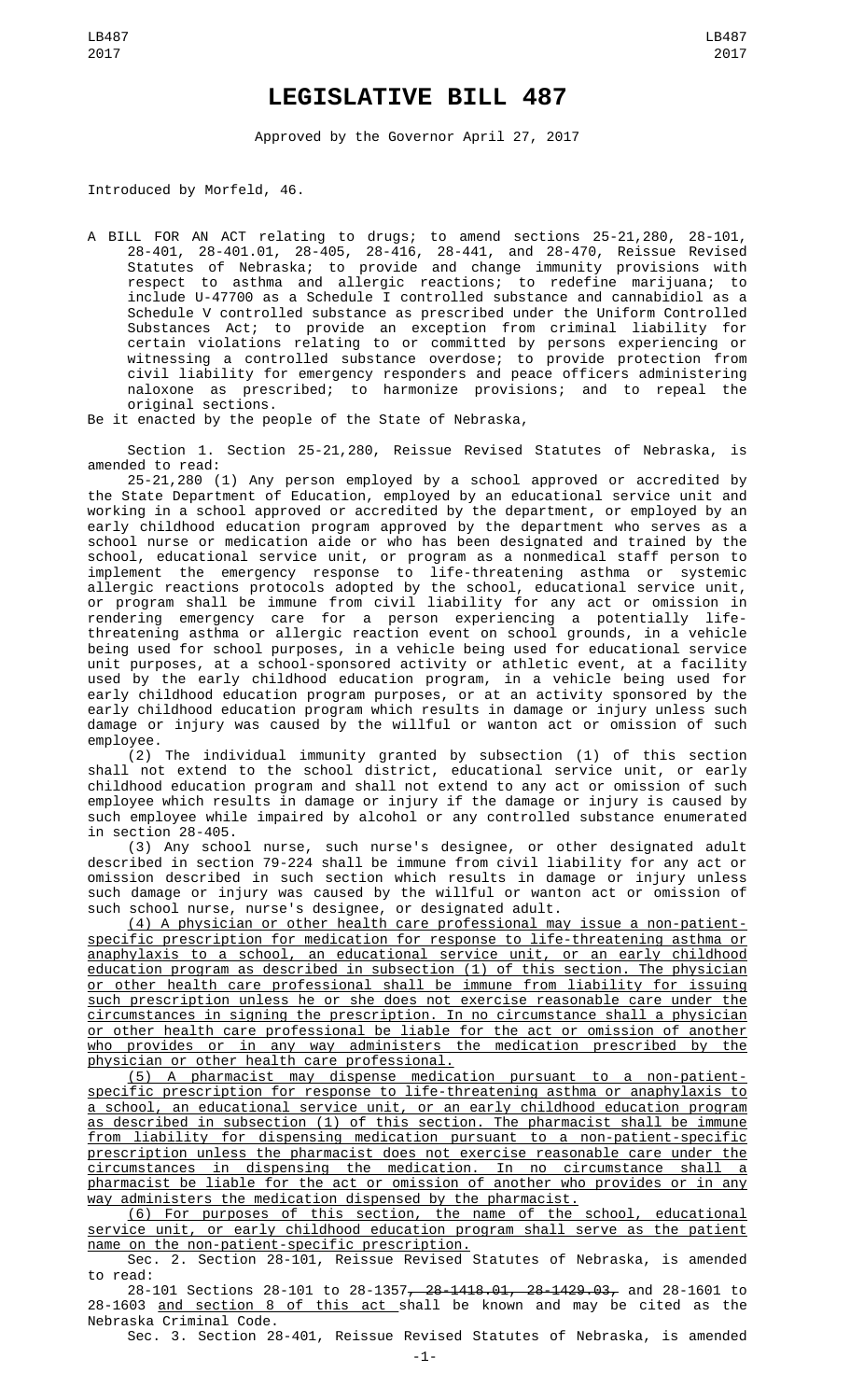to read:

28-401 As used in the Uniform Controlled Substances Act, unless the

context otherwise requires: (1) Administer means to directly apply a controlled substance by injection, inhalation, ingestion, or any other means to the body of a patient or research subject;

(2) Agent means an authorized person who acts on behalf of or at the direction of another person but does not include a common or contract carrier,

public warehouse keeper, or employee of a carrier or warehouse keeper; (3) Administration means the Drug Enforcement Administration of the United States Department of Justice;

(4) Controlled substance means a drug, biological, substance, or immediate precursor in Schedules I to V of section 28-405. Controlled substance does not include distilled spirits, wine, malt beverages, tobacco, or any nonnarcotic substance if such substance may, under the Federal Food, Drug, and Cosmetic Act, 21 U.S.C. 301 et seq., as such act existed on January 1, 2014, and the law of this state, be lawfully sold over the counter without a prescription;

(5) Counterfeit substance means a controlled substance which, or the container or labeling of which, without authorization, bears the trademark, trade name, or other identifying mark, imprint, number, or device, or any likeness thereof, of a manufacturer, distributor, or dispenser other than the person or persons who in fact manufactured, distributed, or dispensed such substance and which thereby falsely purports or is represented to be the product of, or to have been distributed by, such other manufacturer, distributor, or dispenser;

(6) Department means the Department of Health and Human Services;

(7) Division of Drug Control means the personnel of the Nebraska State Patrol who are assigned to enforce the Uniform Controlled Substances Act;

(8) Dispense means to deliver a controlled substance to an ultimate user or a research subject pursuant to a medical order issued by a practitioner authorized to prescribe, including the packaging, labeling, or compounding necessary to prepare the controlled substance for such delivery;

(9) Distribute means to deliver other than by administering or dispensing a controlled substance;

(10) Prescribe means to issue a medical order;

(11) Drug means (a) articles recognized in the official United States Pharmacopoeia, official Homeopathic Pharmacopoeia of the United States, official National Formulary, or any supplement to any of them, (b) substances intended for use in the diagnosis, cure, mitigation, treatment, or prevention of disease in human beings or animals, and (c) substances intended for use as a component of any article specified in subdivision (a) or (b) of this subdivision, but does not include devices or their components, parts, or accessories;

(12) Deliver or delivery means the actual, constructive, or attempted transfer from one person to another of a controlled substance, whether or not there is an agency relationship;

(13) Marijuana means all parts of the plant of the genus cannabis, whether growing or not, the seeds thereof, and every compound, manufacture, salt, derivative, mixture, or preparation of such plant or its seeds, but does not include the mature stalks of such plant, hashish, tetrahydrocannabinols extracted or isolated from the plant, fiber produced from such stalks, oil or cake made from the seeds of such plant, any other compound, manufacture, salt, derivative, mixture, or preparation of such mature stalks, the sterilized seed of such plant which is incapable of germination, or cannabidiol <u>contained in a</u> drug product approved by the federal Food and Drug Administration or obtained pursuant to sections 28-463 to 28-468. When the weight of marijuana is referred to in the Uniform Controlled Substances Act, it means its weight at or about the time it is seized or otherwise comes into the possession of law enforcement authorities, whether cured or uncured at that time. When industrial hemp as defined in section 2-5701 is in the possession of a person as authorized under section 2-5701, it is not considered marijuana for purposes of the Uniform Controlled Substances Act;<br>(14) Manufacture means

(14) Manufacture means the production, preparation, propagation, conversion, or processing of a controlled substance, either directly or indirectly, by extraction from substances of natural origin, independently by means of chemical synthesis, or by a combination of extraction and chemical synthesis, and includes any packaging or repackaging of the substance or labeling or relabeling of its container. Manufacture does not include the preparation or compounding of a controlled substance by an individual for his or her own use, except for the preparation or compounding of components or ingredients used for or intended to be used for the manufacture of methamphetamine, or the preparation, compounding, conversion, packaging, or labeling of a controlled substance: (a) By a practitioner as an incident to his or her prescribing, administering, or dispensing of a controlled substance in the course of his or her professional practice; or (b) by a practitioner, or by his or her authorized agent under his or her supervision, for the purpose of, or as an incident to, research, teaching, or chemical analysis and not for sale;

(15) Narcotic drug means any of the following, whether produced directly or indirectly by extraction from substances of vegetable origin, independently by means of chemical synthesis, or by a combination of extraction and chemical synthesis: (a) Opium, opium poppy and poppy straw, coca leaves, and opiates; (b) a compound, manufacture, salt, derivative, or preparation of opium, coca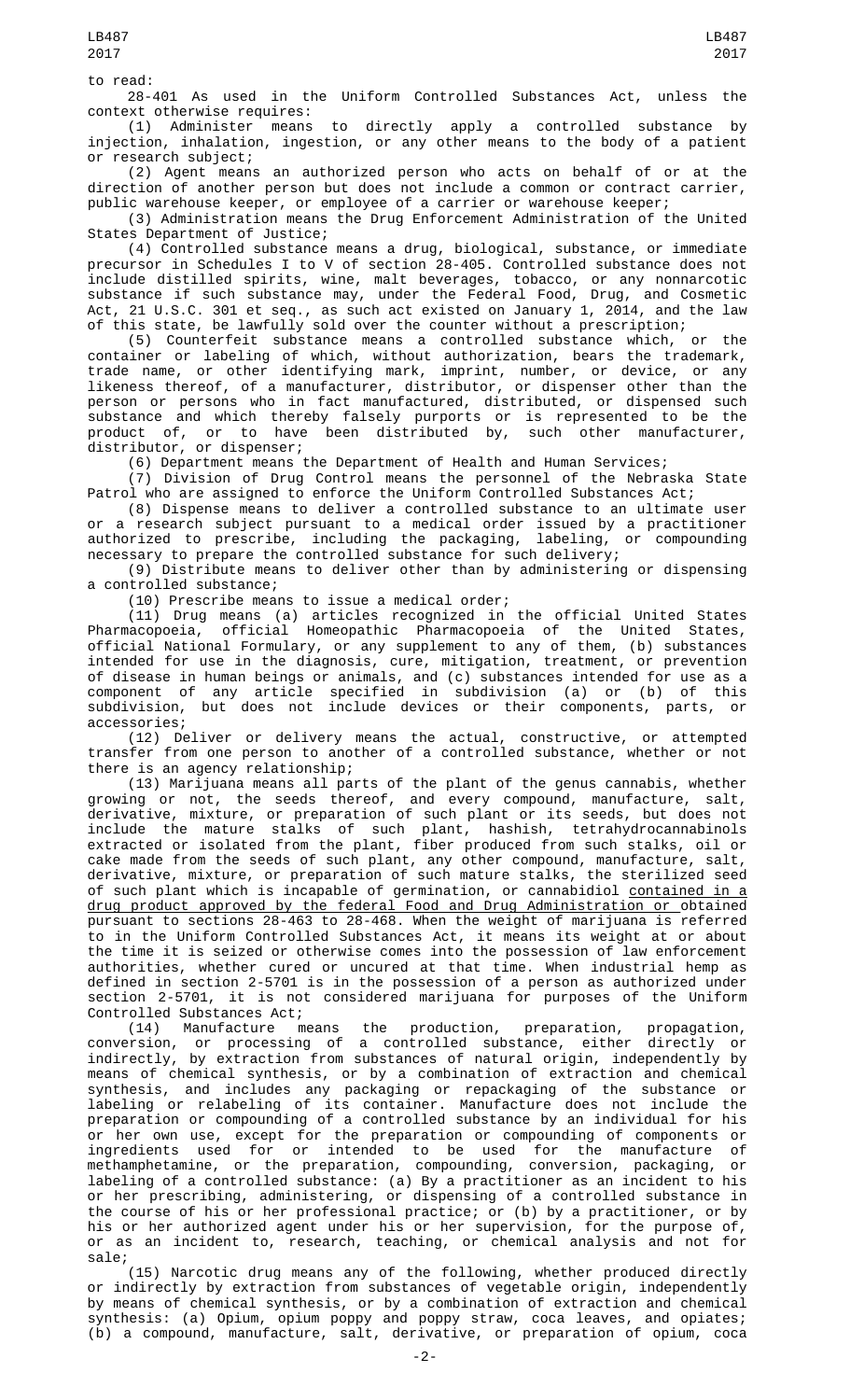leaves, or opiates; or (c) a substance and any compound, manufacture, salt, derivative, or preparation thereof which is chemically equivalent to or identical with any of the substances referred to in subdivisions (a) and (b) of this subdivision, except that the words narcotic drug as used in the Uniform Controlled Substances Act does not include decocainized coca leaves or extracts of coca leaves, which extracts do not contain cocaine or ecgonine, or isoquinoline alkaloids of opium;

(16) Opiate means any substance having an addiction-forming or addictionsustaining liability similar to morphine or being capable of conversion into a drug having such addiction-forming or addiction-sustaining liability. Opiate does not include the dextrorotatory isomer of 3-methoxy-n methylmorphinan and its salts. Opiate includes its racemic and levorotatory forms;

(17) Opium poppy means the plant of the species Papaver somniferum L., except the seeds thereof;

(18) Poppy straw means all parts, except the seeds, of the opium poppy after mowing;

(19) Person means any corporation, association, partnership, limited liability company, or one or more persons;

(20) Practitioner means a physician, a physician assistant, a dentist, a veterinarian, a pharmacist, a podiatrist, an optometrist, a certified nurse midwife, a certified registered nurse anesthetist, a nurse practitioner, a scientific investigator, a pharmacy, a hospital, or any other person licensed, registered, or otherwise permitted to distribute, dispense, prescribe, conduct research with respect to, or administer a controlled substance in the course of practice or research in this state, including an emergency medical service as defined in section 38-1207;

(21) Production includes the manufacture, planting, cultivation, or harvesting of a controlled substance;

(22) Immediate precursor means a substance which is the principal compound commonly used or produced primarily for use and which is an immediate chemical intermediary used or likely to be used in the manufacture of a controlled substance, the control of which is necessary to prevent, curtail, or limit such manufacture;

(23) State means the State of Nebraska;

(24) Ultimate user means a person who lawfully possesses a controlled substance for his or her own use, for the use of a member of his or her household, or for administration to an animal owned by him or her or by a member of his or her household;

(25) Hospital has the same meaning as in section 71-419;

(26) Cooperating individual means any person, other than a commissioned law enforcement officer, who acts on behalf of, at the request of, or as agent for a law enforcement agency for the purpose of gathering or obtaining evidence of offenses punishable under the Uniform Controlled Substances Act;

(27) Hashish or concentrated cannabis means (a) the separated resin, whether crude or purified, obtained from a plant of the genus cannabis or (b) any material, preparation, mixture, compound, or other substance which contains ten percent or more by weight of tetrahydrocannabinols. When resins extracted from industrial hemp as defined in section 2-5701 are in the possession of a person as authorized under section 2-5701, they are not considered hashish or concentrated cannabis for purposes of the Uniform Controlled Substances Act;

(28) Exceptionally hazardous drug means (a) a narcotic drug, (b) thiophene analog of phencyclidine, (c) phencyclidine, (d) amobarbital, (e) secobarbital, (f) pentobarbital, (g) amphetamine, or (h) methamphetamine;

(29) Imitation controlled substance means a substance which is not a controlled substance or controlled substance analogue but which, by way of express or implied representations and consideration of other relevant factors including those specified in section 28-445, would lead a reasonable person to believe the substance is a controlled substance or controlled substance analogue. A placebo or registered investigational drug manufactured, distributed, possessed, or delivered in the ordinary course of practice or research by a health care professional shall not be deemed to be an imitation controlled substance;

(30)(a) Controlled substance analogue means a substance (i) the chemical structure of which is substantially similar to the chemical structure of a Schedule I or Schedule II controlled substance as provided in section 28-405 or (ii) which has a stimulant, depressant, analgesic, or hallucinogenic effect on the central nervous system that is substantially similar to or greater than the stimulant, depressant, analgesic, or hallucinogenic effect on the central nervous system of a Schedule I or Schedule II controlled substance as provided in section 28-405. A controlled substance analogue shall, to the extent intended for human consumption, be treated as a controlled substance under Schedule I of section 28-405 for purposes of the Uniform Controlled Substances Act; and

(b) Controlled substance analogue does not include (i) a controlled substance, (ii) any substance generally recognized as safe and effective within the meaning of the Federal Food, Drug, and Cosmetic Act, 21 U.S.C. 301 et seq., as such act existed on January 1, 2014, (iii) any substance for which there is an approved new drug application, or (iv) with respect to a particular person, any substance if an exemption is in effect for investigational use for that person, under section 505 of the Federal Food, Drug, and Cosmetic Act, 21 U.S.C. 355, as such section existed on January 1, 2014, to the extent conduct with respect to such substance is pursuant to such exemption;

(31) Anabolic steroid means any drug or hormonal substance, chemically and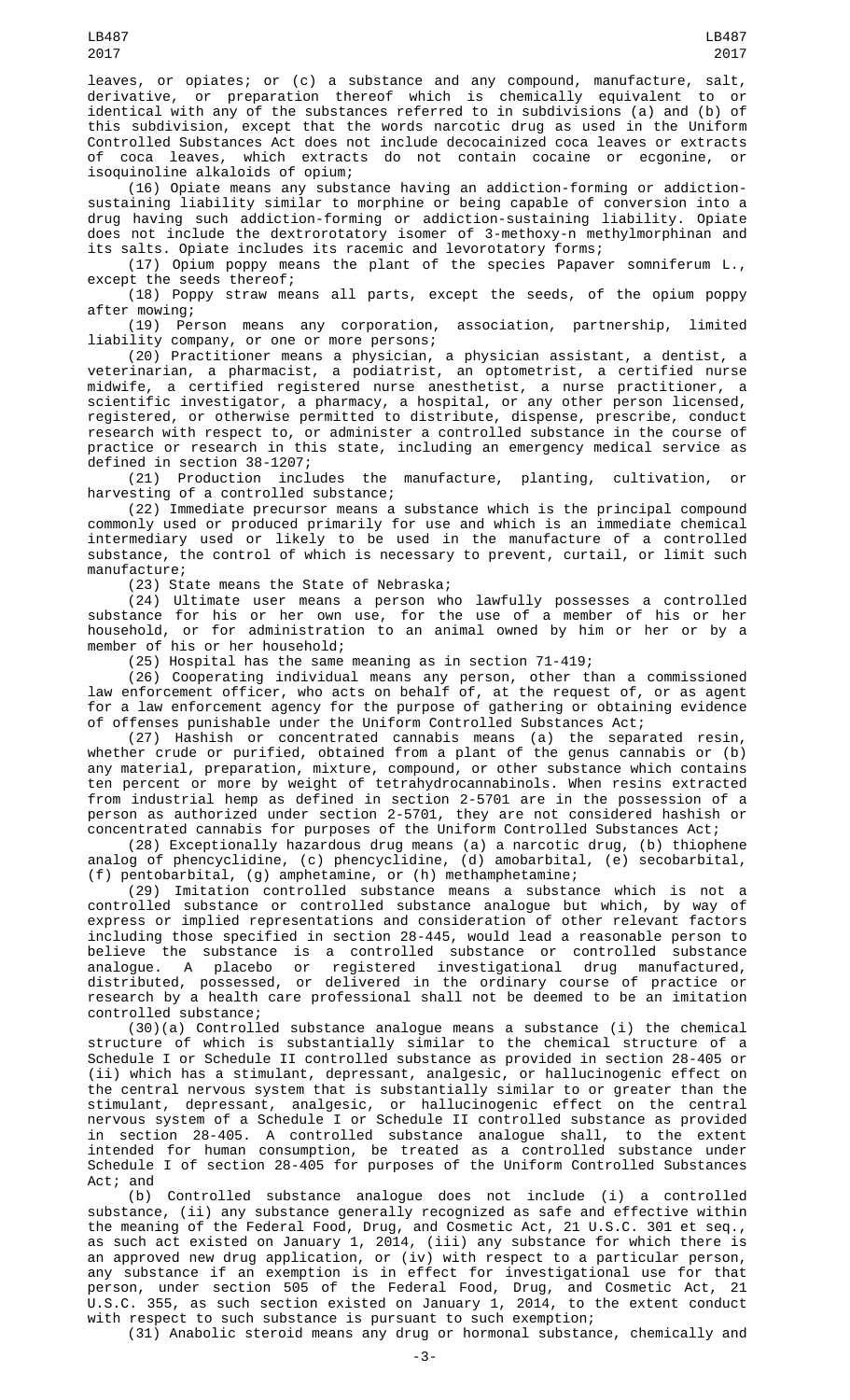pharmacologically related to testosterone (other than estrogens, progestins, and corticosteroids), that promotes muscle growth and includes any controlled substance in Schedule III(d) of section 28-405. Anabolic steroid does not include any anabolic steroid which is expressly intended for administration through implants to cattle or other nonhuman species and has been approved by the Secretary of Health and Human Services for such administration, but if any person prescribes, dispenses, or distributes such a steroid for human use, such person shall be considered to have prescribed, dispensed, or distributed an anabolic steroid within the meaning of this subdivision;

(32) Chart order means an order for a controlled substance issued by a practitioner for a patient who is in the hospital where the chart is stored or for a patient receiving detoxification treatment or maintenance treatment pursuant to section 28-412. Chart order does not include a prescription;

(33) Medical order means a prescription, a chart order, or an order for pharmaceutical care issued by a practitioner;

(34) Prescription means an order for a controlled substance issued by a practitioner. Prescription does not include a chart order;

(35) Registrant means any person who has a controlled substances registration issued by the state or the Drug Enforcement Administration of the United States Department of Justice administration;

(36) Reverse distributor means a person whose primary function is to act as an agent for a pharmacy, wholesaler, manufacturer, or other entity by receiving, inventorying, and managing the disposition of outdated, expired, or otherwise nonsaleable controlled substances;

(37) Signature means the name, word, or mark of a person written in his or her own hand with the intent to authenticate a writing or other form of communication or a digital signature which complies with section 86-611 or an electronic signature;

(38) Facsimile means a copy generated by a system that encodes a document or photograph into electrical signals, transmits those signals over telecommunications lines, and reconstructs the signals to create an exact duplicate of the original document at the receiving end;

(39) Electronic signature has the definition found in section 86-621;

(40) Electronic transmission means transmission of information in electronic form. Electronic transmission includes computer-to-computer transmission or computer-to-facsimile transmission;

(41) Long-term care facility means an intermediate care facility, an intermediate care facility for persons with developmental disabilities, a longterm care hospital, a mental health center, a nursing facility, or a skilled nursing facility, as such terms are defined in the Health Care Facility Licensure Act;

(42) Compounding has the same meaning as in section 38-2811;

(43) Cannabinoid receptor agonist shall mean any chemical compound or substance that, according to scientific or medical research, study, testing, or analysis, demonstrates the presence of binding activity at one or more of the CB1 or CB2 cell membrane receptors located within the human body; and

(44) Lookalike substance means a product or substance, not specifically designated as a controlled substance in section 28-405, that is either portrayed in such a manner by a person to lead another person to reasonably believe that it produces effects on the human body that replicate, mimic, or are intended to simulate the effects produced by a controlled substance or that possesses one or more of the following indicia or characteristics:

(a) The packaging or labeling of the product or substance suggests that the user will achieve euphoria, hallucination, mood enhancement, stimulation, or another effect on the human body that replicates or mimics those produced by a controlled substance;

(b) The name or packaging of the product or substance uses images or labels suggesting that it is a controlled substance or produces effects on the human body that replicate or mimic those produced by a controlled substance;

(c) The product or substance is marketed or advertised for a particular use or purpose and the cost of the product or substance is disproportionately higher than other products or substances marketed or advertised for the same or similar use or purpose;

(d) The packaging or label on the product or substance contains words or markings that state or suggest that the product or substance is in compliance with state and federal laws regulating controlled substances;

(e) The owner or person in control of the product or substance uses evasive tactics or actions to avoid detection or inspection of the product or substance by law enforcement authorities;

(f) The owner or person in control of the product or substance makes a verbal or written statement suggesting or implying that the product or substance is a synthetic drug or that consumption of the product or substance will replicate or mimic effects on the human body to those effects commonly produced through use or consumption of a controlled substance;

(g) The owner or person in control of the product or substance makes a verbal or written statement to a prospective customer, buyer, or recipient of the product or substance implying that the product or substance may be resold for profit; or

(h) The product or substance contains a chemical or chemical compound that does not have a legitimate relationship to the use or purpose claimed by the seller, distributor, packer, or manufacturer of the product or substance or indicated by the product name, appearing on the product's packaging or label or depicted in advertisement of the product or substance.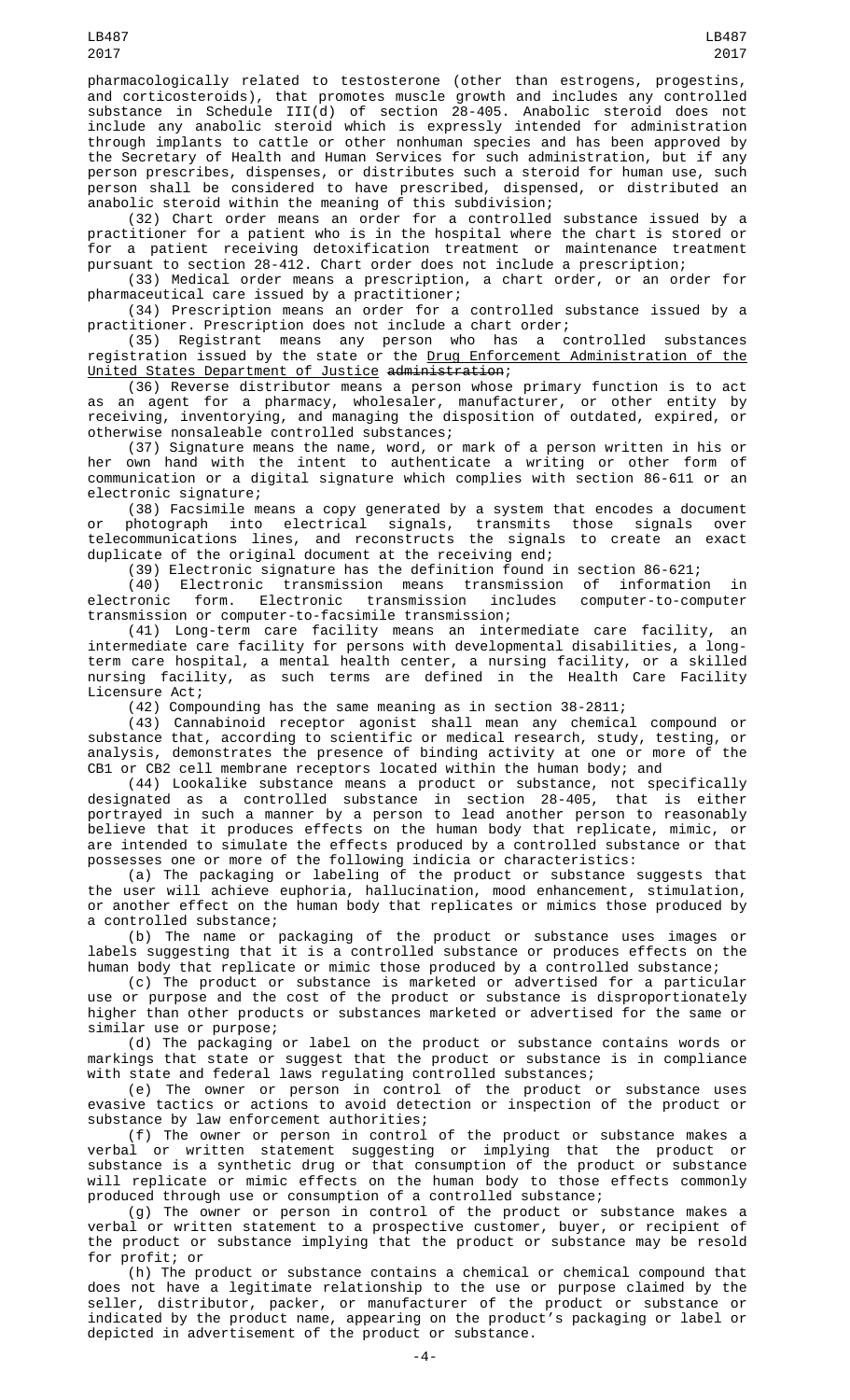Sec. 4. Section 28-401.01, Reissue Revised Statutes of Nebraska, is amended to read: 28-401.01 Sections 28-401 to 28-456.01 and 28-458 to 28-471 and section 8 this act shall be known and may be cited as the Uniform Controlled Substances Act. Sec. 5. Section 28-405, Reissue Revised Statutes of Nebraska, is amended to read: 28-405 The following are the schedules of controlled substances referred to in the Uniform Controlled Substances Act: Schedule I (a) Any of the following opiates, including their isomers, esters, ethers, salts, and salts of isomers, esters, and ethers, unless specifically excepted, whenever the existence of such isomers, esters, ethers, and salts is possible within the specific chemical designation: (1) Acetylmethadol; (2) Allylprodine; (3) Alphacetylmethadol, except levo-alphacetylmethadol which is also known as levo-alpha-acetylmethadol, levomethadyl acetate, and LAAM; (4) Alphameprodine; (5) Alphamethadol; (6) Benzethidine; (7) Betacetylmethadol; (8) Betameprodine; (9) Betamethadol; (10) Betaprodine; (11) Clonitazene; (12) Dextromoramide; (13) Difenoxin; (14) Diampromide; (15) Diethylthiambutene; (16) Dimenoxadol; (17) Dimepheptanol; (18) Dimethylthiambutene; (19) Dioxaphetyl butyrate; (20) Dipipanone; (21) Ethylmethylthiambutene; (22) Etonitazene; (23) Etoxeridine; (24) Furethidine; (25) Hydroxypethidine; (26) Ketobemidone; (27) Levomoramide; (28) Levophenacylmorphan; (29) Morpheridine; (30) Noracymethadol; (31) Norlevorphanol; (32) Normethadone; (33) Norpipanone; (34) Phenadoxone; (35) Phenampromide; (36) Phenomorphan; (37) Phenoperidine; (38) Piritramide; (39) Proheptazine; (40) Properidine; (41) Propiram; (42) Racemoramide; (43) Trimeperidine; (44) Alpha-methylfentanyl, N-(1-(alpha-methyl-beta-phenyl)ethyl-4 piperidyl) propionanilide, 1-(1-methyl-2-phenylethyl)-4-(N-propanilido) piperidine; (45) Tilidine;<br>(46) 3-Methylfentanyl, N-(3-methyl-1-(2-phenylethyl)-4-piperidyl)-Nphenylpropanamide, its optical and geometric isomers, salts, and salts of isomers; (47) 1-methyl-4-phenyl-4-propionoxypiperidine (MPPP), its optical isomers, salts, and salts of isomers; (48) PEPAP, 1-(2-phenethyl)-4-phenyl-4-acetoxypiperidine, its optical isomers, salts, and salts of isomers;  $A$ cetyl-alpha-methylfentanyl,  $N-(1-(1-methyl-2-phenethyl-4-d)$ piperidinyl)-N-phenylacetamide, its optical isomers, salts, and salts of isomers;<br>(50) Alpha-methylthiofentanyl, N-(1-methyl-2-(2-thienyl)ethyl-4piperidinyl)-N-phenylpropanamide, its optical isomers, salts, and salts of isomers;<br>(51) (51) Benzylfentanyl, N-(1-benzyl-4-piperidyl)-N-phenylpropanamide, its optical isomers, salts, and salts of isomers; (52) Beta-hydroxyfentanyl, N-(1-(2-hydroxy-2-phenethyl)-4-piperidinyl)-Nphenylpropanamide, its optical isomers, salts, and salts of isomers;<br>(53) Beta-hydroxy-3-methylfentanyl, (other name: N-(1-(2-hydroxy-2-.<br>(53) Beta-hydroxy-3-methylfentanyl, (other name: N-(1-(2-hydroxy-2-methyl-4-piperidinyl)-N-phenylpropanamide), its phenethyl)-3-methyl-4-piperidinyl)-N-phenylpropanamide), its optical and geometric isomers, salts, and salts of isomers; (54) 3-methylthiofentanyl, N-(3-methyl-1-(2-thienyl)ethyl-4-piperidinyl)- LB487 2017 LB487 2017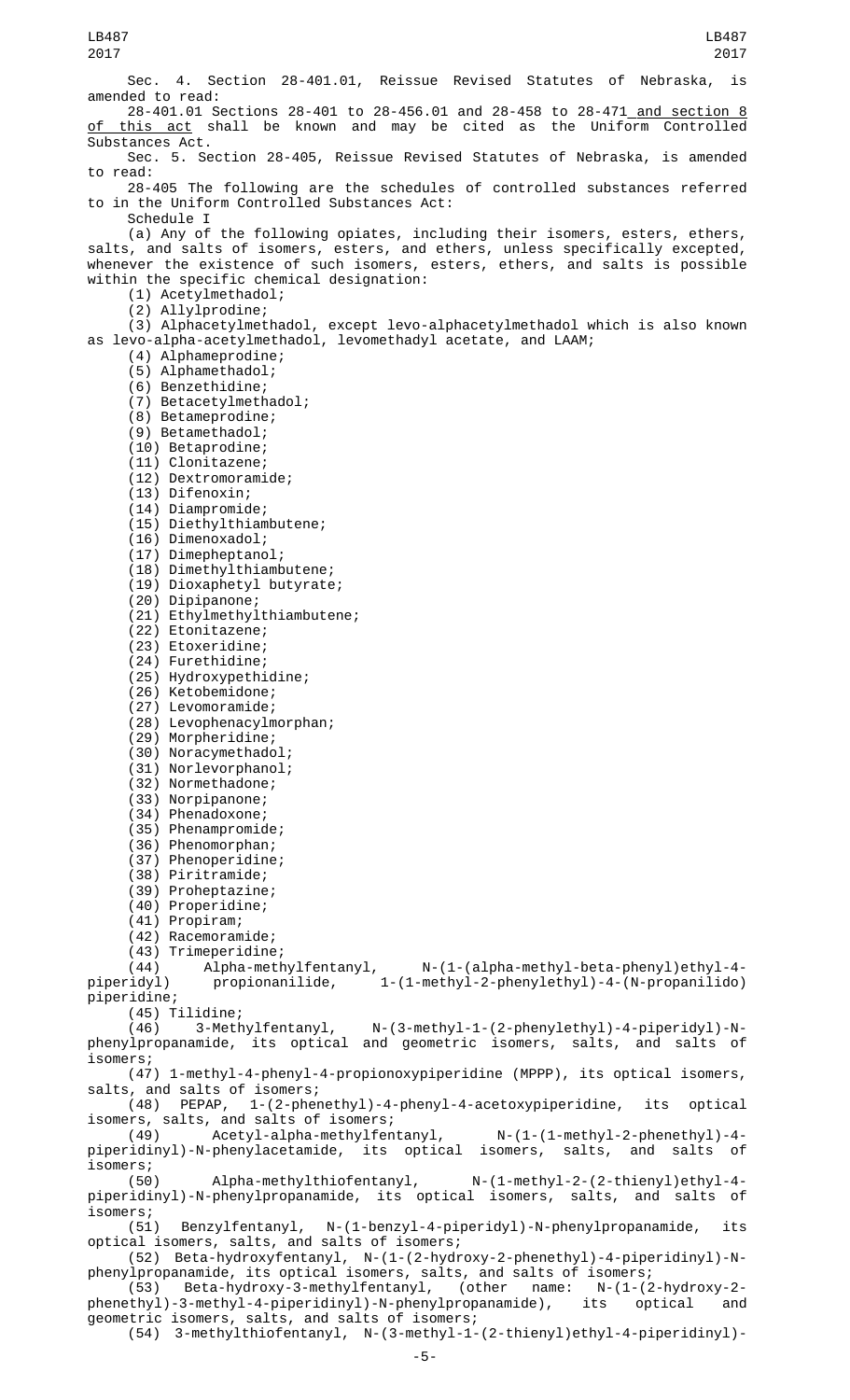N-phenylpropanamide, its optical and geometric isomers, salts, and salts of isomers;<br>(55)

N-(1-(2-thienyl)methyl-4-piperidyl)-N-phenylpropanamide (thenylfentanyl), its optical isomers, salts, and salts of isomers;<br>(56) Thiofentanyl, N-phenyl-N-(1-(2-thienyl)ethyl-4-p

(56) Thiofentanyl, N-phenyl-N-(1-(2-thienyl)ethyl-4-piperidinyl) propanamide, its optical isomers, salts, and salts of isomers;—<del>and</del>

(57) Para-fluorofentanyl, N-(4-fluorophenyl)-N-(1-(2-phenethyl)-4 piperidinyl)propanamide, its optical isomers, salts, and salts of isomers;

 $\frac{\text{and}}{\text{...}}$  (58) U-47700, 3,4-dichloro-N-[2-(dimethylamino)cyclohexyl]-Nmethylbenzamide.

(b) Any of the following opium derivatives, their salts, isomers, and salts of isomers, unless specifically excepted, whenever the existence of such salts, isomers, and salts of isomers is possible within the specific chemical designation:

(1) Acetorphine;

- (2) Acetyldihydrocodeine; (3) Benzylmorphine;
- (4) Codeine methylbromide;
- (5) Codeine-N-Oxide;
- (6) Cyprenorphine;
- (7) Desomorphine;
- (8) Dihydromorphine;
- (9) Drotebanol;
- (10) Etorphine, except hydrochloride salt;
- $(11)$  Heroin;
- (12) Hydromorphinol;
- (13) Methyldesorphine;
- (14) Methyldihydromorphine;
- (15) Morphine methylbromide;
- (16) Morphine methylsulfonate;
- (17) Morphine-N-Oxide;
- (18) Myrophine;
- (19) Nicocodeine;
- (20) Nicomorphine;
- (21) Normorphine;
- (22) Pholcodine; and
- (23) Thebacon.

(c) Any material, compound, mixture, or preparation which contains any quantity of the following hallucinogenic substances, their salts, isomers, and salts of isomers, unless specifically excepted, whenever the existence of such salts, isomers, and salts of isomers is possible within the specific chemical designation, and, for purposes of this subdivision only, isomer shall include the optical, position, and geometric isomers:

(1) Bufotenine. Trade and other names shall include, but are not limited to: 3-(beta-Dimethylaminoethyl)-5-hydroxyindole; 3-(2-dimethylaminoethyl)-5 indolol; N,N-dimethylserotonin; 5-hydroxy-N,N-dimethyltryptamine; and mappine;

(2) 4-bromo-2,5-dimethoxyamphetamine. Trade and other names shall include,

but are not limited to: 4-bromo-2,5-dimethoxy-alpha-methylphenethylamine; and 4-bromo-2,5-DMA;

(3) 4-methoxyamphetamine. Trade and other names shall include, but are not limited to: 4-methoxy-alpha-methylphenethylamine; and paramethoxyamphetamine, PMA;

(4) 4-methyl-2,5-dimethoxyamphetamine. Trade and other names shall<br>include, but are not limited to: 4-methyl-2,5-dimethoxy-alpha-4-methyl-2,5-dimethoxy-alphamethylphenethylamine; DOM; and STP;

(5) Ibogaine. Trade and other names shall include, but are not limited to: 7-Ethyl-6,6beta,7,8,9,10,12,13-octahydro-2-methoxy-6,9-methano-5H-pyrido (1', 2':1,2) azepino (5,4-b) indole; and Tabernanthe iboga;

(6) Lysergic acid diethylamide;

(7) Marijuana;

(8) Mescaline;

(9) Peyote. Peyote shall mean all parts of the plant presently classified botanically as Lophophora williamsii Lemaire, whether growing or not, the seeds thereof, any extract from any part of such plant, and every compound, manufacture, salts, derivative, mixture, or preparation of such plant or its seeds or extracts;

(10) Psilocybin;

(11) Psilocyn;

(12) Tetrahydrocannabinols, including, but not limited to, synthetic equivalents of the substances contained in the plant or in the resinous extractives of cannabis, sp. or synthetic substances, derivatives, and their isomers with similar chemical structure and pharmacological activity such as the following: Delta 1 cis or trans tetrahydrocannabinol and their optical isomers, excluding dronabinol in sesame oil and encapsulated in a soft gelatin capsule in a drug product approved by the federal Food and Drug Administration; Delta 6 cis or trans tetrahydrocannabinol and their optical isomers; and Delta 3,4 cis or trans tetrahydrocannabinol and its optical isomers. Since nomenclature of these substances is not internationally standardized, compounds of these structures shall be included regardless of the numerical designation of atomic positions covered;

(13) N-ethyl-3-piperidyl benzilate; (14) N-methyl-3-piperidyl benzilate;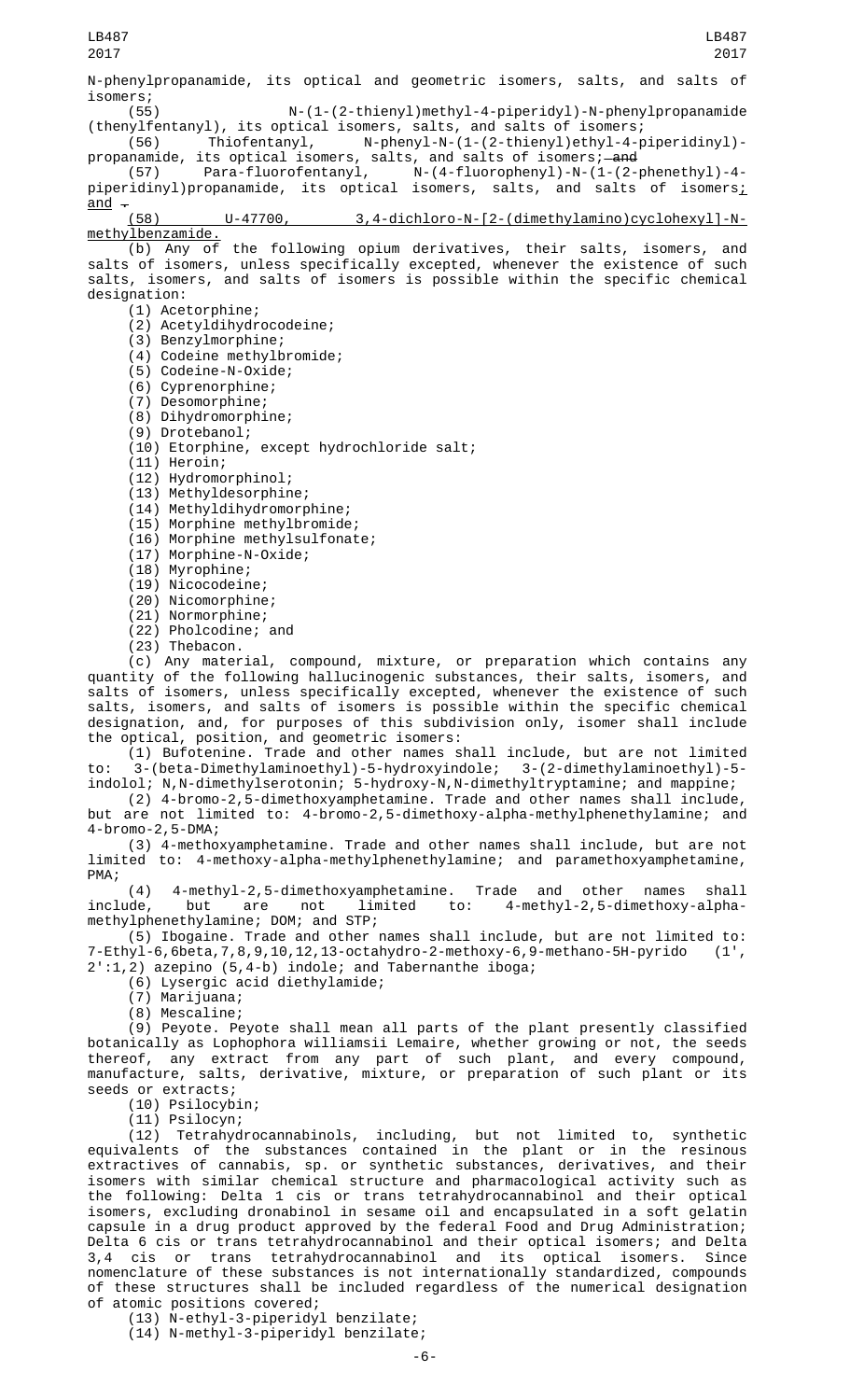(15) Thiophene analog of phencyclidine. Trade and other names shall include, but are not limited to: 1-(1-(2-thienyl)-cyclohexyl)-piperidine; 2 thienyl analog of phencyclidine; TPCP; and TCP;

(16) Hashish or concentrated cannabis;

(17) Parahexyl. Trade and other names shall include, but are not limited to: 3-Hexyl-1-hydroxy-7,8,9,10-tetrahydro-6,6,9-trimethyl-6H-dibenzo(b,d)pyran; and Synhexyl;

(18) Ethylamine analog of phencyclidine. Trade and other names shall include, but are not limited to: N-ethyl-1-phenylcyclohexylamine; (1 phenylcyclohexyl)ethylamine; N-(1-phenylcyclohexyl)ethylamine; cyclohexamine; and PCE;

(19) Pyrrolidine analog of phencyclidine. Trade and other names shall include, but are not limited to: 1-(1-phenylcyclohexyl)-pyrrolidine; PCPy; and PHP;

(20) Alpha-ethyltryptamine. Some trade or other names: etryptamine; Monase; alpha-ethyl-1H-indole-3-ethanamine; 3-(2-aminobutyl) indole; alpha-ET; and AET;

(21) 2,5-dimethoxy-4-ethylamphet-amine; and DOET;

(22) 1-(1-(2-thienyl)cyclohexyl)pyrrolidine; and TCPy;

(23) Alpha-methyltryptamine, which is also known as AMT;

(24) Salvia divinorum or Salvinorin A. Salvia divinorum or Salvinorin A includes all parts of the plant presently classified botanically as Salvia divinorum, whether growing or not, the seeds thereof, any extract from any part of such plant, and every compound, manufacture, derivative, mixture, or preparation of such plant, its seeds, or its extracts, including salts, isomers, and salts of isomers whenever the existence of such salts, isomers, and salts of isomers is possible within the specific chemical designation;

(25) Any material, compound, mixture, or preparation containing any quantity of synthetically produced cannabinoids as listed in subdivisions (A) through (L) of this subdivision, including their salts, isomers, salts of isomers, and nitrogen, oxygen, or sulfur-heterocyclic analogs, unless specifically excepted elsewhere in this section. Since nomenclature of these synthetically produced cannabinoids is not internationally standardized and may continually evolve, these structures or compounds of these structures shall be included under this subdivision, regardless of their specific numerical designation of atomic positions covered, so long as it can be determined through a recognized method of scientific testing or analysis that the substance contains properties that fit within one or more of the following

categories:<br>(A) Tetrahydrocannabinols: (A) Tetrahydrocannabinols: Meaning tetrahydrocannabinols naturally contained in a plant of the genus cannabis (cannabis plant), as well as synthetic equivalents of the substances contained in the plant, or in the resinous extractives of cannabis, sp. and/or synthetic substances, derivatives, and their isomers with similar chemical structure and pharmacological activity such as the following: Delta 1 cis or trans tetrahydrocannabinol, and their optical isomers; Delta 6 cis or trans tetrahydrocannabinol, and their optical isomers; Delta 3,4 cis or trans tetrahydrocannabinol, and its optical isomers;

(B) Naphthoylindoles: Any compound containing a 3-(1-naphthoyl)indole structure with substitution at the nitrogen atom of the indole ring by an alkyl, haloalkyl, alkenyl, halobenzyl, benzyl, cycloalkylmethyl, cycloalkylethyl, 2-(4-morpholinyl)ethyl group, cyanoalkyl, 1-(N-methyl-2 piperidinyl)methyl, 1-(N-methyl-2-pyrrolidinyl)methyl, 1-(N-methyl-3 morpholinyl)methyl, or tetrahydropyranylmethyl group, whether or not further substituted in or on any of the listed ring systems to any extent;

(C) Naphthylmethylindoles: Any compound containing a 1 H-indol-3-yl-(1 naphthyl)methane structure with substitution at the nitrogen atom of the indole ring by an alkyl, haloalkyl, alkenyl, halobenzyl, benzyl, cycloalkylmethyl, cycloalkylethyl, 2-(4-morpholinyl)ethyl group, cyanoalkyl, 1-(N-methyl-2 piperidinyl)methyl, 1-(N-methyl-2-pyrrolidinyl)methyl, 1-(N-methyl-3 morpholinyl)methyl, or tetrahydropyranylmethyl group, whether or not further substituted in or on any of the listed ring systems to any extent;

(D) Naphthoylpyrroles: Any compound containing a 3-(1-naphthoyl)pyrrole structure with substitution at the nitrogen atom of the pyrrole ring by an alkyl, haloalkyl, alkenyl, halobenzyl, benzyl, cycloalkylmethyl, cycloalkylethyl, 2-(4-morpholinyl)ethyl group, cyanoalkyl, 1-(N-methyl-2 piperidinyl)methyl, 1-(N-methyl-2-pyrrolidinyl)methyl, 1-(N-methyl-3 morpholinyl)methyl, or tetrahydropyranylmethyl group, whether or not further substituted in or on any of the listed ring systems to any extent;

(E) Naphthylideneindenes: Any compound containing a naphthylideneindene structure with substitution at the 3-position of the indene ring by an alkyl, haloalkyl, alkenyl, halobenzyl, benzyl, cycloalkylmethyl, cycloalkylethyl, 2- (4-morpholinyl)ethyl group, cyanoalkyl, 1-(N-methyl-2-piperidinyl)methyl, 1-(Nmethyl-2-pyrrolidinyl)methyl, 1-(N-methyl-3-morpholinyl)methyl, or tetrahydropyranylmethyl group, whether or not further substituted in or on any of the listed ring systems to any extent;

(F) Phenylacetylindoles: Any compound containing a 3-phenylacetylindole structure with substitution at the nitrogen atom of the indole ring by an alkyl, haloalkyl, alkenyl, halobenzyl, benzyl, cycloalkylmethyl, cycloalkylethyl, 2-(4-morpholinyl)ethyl group, cyanoalkyl, 1-(N-methyl-2 piperidinyl)methyl, 1-(N-methyl-2-pyrrolidinyl)methyl, 1-(N-methyl-3 morpholinyl)methyl, or tetrahydropyranylmethyl group, whether or not further substituted in or on any of the listed ring systems to any extent;<br>(G) Cyclohexylphenols: Any compound containing (G) Cyclohexylphenols: Any compound containing a 2-(3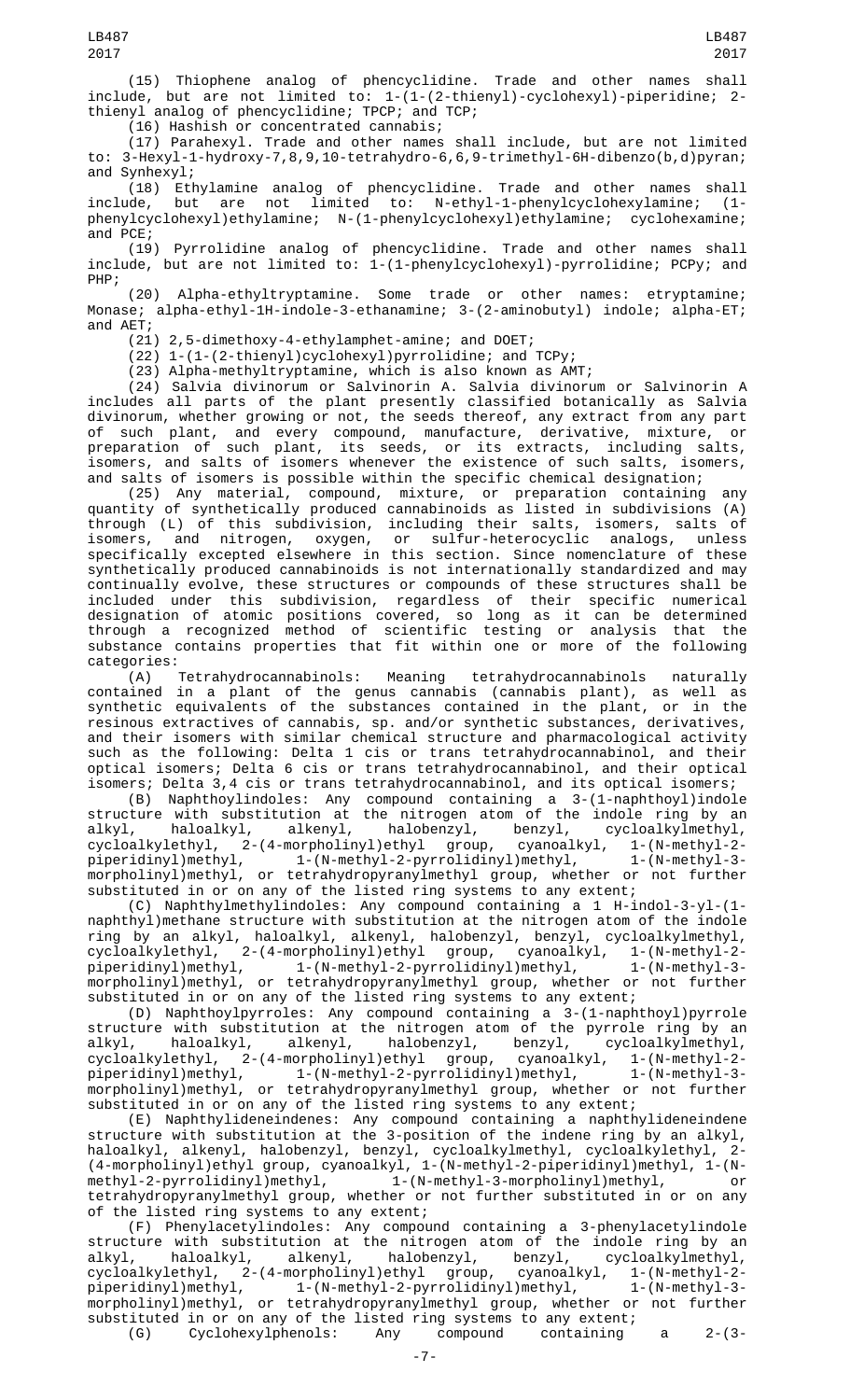hydroxycyclohexyl)phenol structure with substitution at the 5-position of the phenolic ring by an alkyl, haloalkyl, alkenyl, halobenzyl, benzyl, cycloalkylmethyl, cycloalkylethyl, 2-(4-morpholinyl)ethyl group, cyanoalkyl, 1- (N-methyl-2-piperidinyl)methyl, 1-(N-methyl-2-pyrrolidinyl)methyl, 1-(Nmethyl-3-morpholinyl)methyl, or tetrahydropyranylmethyl group, whether or not substituted in or on any of the listed ring systems to any extent;

(H) Benzoylindoles: Any compound containing a 3-(benzoyl)indole structure with substitution at the nitrogen atom of the indole ring by an alkyl, haloalkyl, alkenyl, halobenzyl, benzyl, cycloalkylmethyl, cycloalkylethyl, 2- (4-morpholinyl)ethyl group, cyanoalkyl, 1-(N-methyl-2-piperidinyl)methyl, 1-(Nmethyl-2-pyrrolidinyl)methyl, 1-(N-methyl-3-morpholinyl)methyl, or tetrahydropyranylmethyl group, whether or not further substituted in or on any of the listed ring systems to any extent;

(I) Adamantoylindoles: Any compound containing a 3-adamantoylindole structure with substitution at the nitrogen atom of the indole ring by an alkyl, haloalkyl, cyanoalkyl, alkenyl, halobenzyl, benzyl, cycloalkylmethyl, cycloalkylethyl, 1-(N-methyl-2-piperidinyl)methyl, 2-(4-morpholinyl)ethyl, 1- (N-methyl-2-pyrrolidinyl)methyl, 1-(N-methyl-3-morpholinyl)methyl, or tetrahydropyranylmethyl group, whether or not further substituted in or on any of the listed ring systems to any extent;

(J) Tetramethylcyclopropanoylindoles: Any compound containing a 3 tetramethylcyclopropanoylindole structure with substitution at the nitrogen atom of the indole ring by an alkyl, haloalkyl, cyanoalkyl, alkenyl, halobenzyl, benzyl, cycloalkylmethyl, cycloalkylethyl, 1-(N-methyl-2 piperidinyl)methyl, 2-(4-morpholinyl)ethyl, 1-(N-methyl-2-pyrrolidinyl)methyl, 1-(N-methyl-3-morpholinyl)methyl, or tetrahydropyranylmethyl group, whether or not further substituted in or on any of the listed ring systems to any extent;

(K) Indole carboxamides: Any compound containing a 1-indole-3-carboxamide structure with substitution at the nitrogen atom of the indole ring by an alkyl, haloalkyl, cyanoalkyl, alkenyl, halobenzyl, benzyl, cycloalkylmethyl, cycloalkylethyl, 1-(N-methyl-2-piperidinyl)methyl, 2-(4-morpholinyl)ethyl, 1- (N-methyl-2-pyrrolidinyl)methyl, 1-(N-methyl-3-morpholinyl)methyl, or tetrahydropyranylmethyl group, substitution at the carboxamide group by an alkyl, methoxy, benzyl, propionaldehyde, adamantyl, 1-naphthyl, phenyl, aminooxoalkyl group, or quinolinyl group, whether or not further substituted in or on any of the listed ring systems to any extent or to the adamantyl, 1 mapthyl, phenyl, aminooxoalkyl, benzyl, or propionaldehyde groups to any extent;

(L) Indole carboxylates: Any compound containing a 1-indole-3-carboxylate structure with substitution at the nitrogen atom of the indole ring by an alkyl, haloalkyl, cyanoalkyl, alkenyl, halobenzyl, benzyl, cycloalkylmethyl, cycloalkylethyl, 1-(N-methyl-2-piperidinyl)methyl, 2-(4-morpholinyl)ethyl, 1- (N-methyl-2-pyrrolidinyl)methyl, 1-(N-methyl-3-morpholinyl)methyl, or tetrahydropyranylmethyl group, substitution at the carboxylate group by an alkyl, methoxy, benzyl, propionaldehyde, adamantyl, 1-naphthyl, phenyl, aminooxoalkyl group, or quinolinyl group, whether or not further substituted in or on any of the listed ring systems to any extent or to the adamantyl, 1 mapthyl, phenyl, aminooxoalkyl, benzyl, or propionaldehyde groups to any extent; and

(M) Any nonnaturally occurring substance, chemical compound, mixture, or preparation, not specifically listed elsewhere in these schedules and which is not approved for human consumption by the federal Food and Drug Administration, containing or constituting a cannabinoid receptor agonist as defined in section 28-401;

(26) Any material, compound, mixture, or preparation containing any quantity of a substituted phenethylamine as listed in subdivisions (A) through (C) of this subdivision, unless specifically excepted, listed in another schedule, or specifically named in this schedule, that is structurally derived from phenylethan-2-amine by substitution on the phenyl ring with a fused methylenedioxy ring, fused furan ring, or a fused tetrahydrofuran ring; by substitution with two alkoxy groups; by substitution with one alkoxy and either one fused furan, tetrahydrofuran, or tetrahydropyran ring system; or by substitution with two fused ring systems from any combination of the furan, tetrahydrofuran, or tetrahydropyran ring systems, whether or not the compound is further modified in any of the following ways:

(A) Substitution of the phenyl ring by any halo, hydroxyl, alkyl, trifluoromethyl, alkoxy, or alkylthio groups; (B) substitution at the 2 position by any alkyl groups; or (C) substitution at the 2-amino nitrogen atom with alkyl, dialkyl, benzyl, hydroxybenzyl or methoxybenzyl groups, and including, but not limited to:

(i) 2-(4-Chloro-2,5-dimethoxyphenyl)ethanamine, which is also known as 2C-C or 2,5-Dimethoxy-4-chlorophenethylamine;

(ii) 2-(2,5-Dimethoxy-4-methylphenyl)ethanamine, which is also known as 2C-D or 2,5-Dimethoxy-4-methylphenethylamine;

(iii) 2-(2,5-Dimethoxy-4-ethylphenyl)ethanamine, which is also known as 2C-E or 2,5-Dimethoxy-4-ethylphenethylamine;

- (iv) 2-(2,5-Dimethoxyphenyl)ethanamine, which is also known as 2C-H or 2,5-Dimethoxyphenethylamine;
- (v) 2-(4-lodo-2,5-dimethoxyphenyl)ethanamine, which is also known as 2C-I or 2,5-Dimethoxy-4-iodophenethylamine;

(vi) 2-(2,5-Dimethoxy-4-nitro-phenyl)ethanamine, which is also known as 2C-N or 2,5-Dimethoxy-4-nitrophenethylamine;

(vii) 2-(2,5-Dimethoxy-4-(n)-propylphenyl)ethanamine, which is also known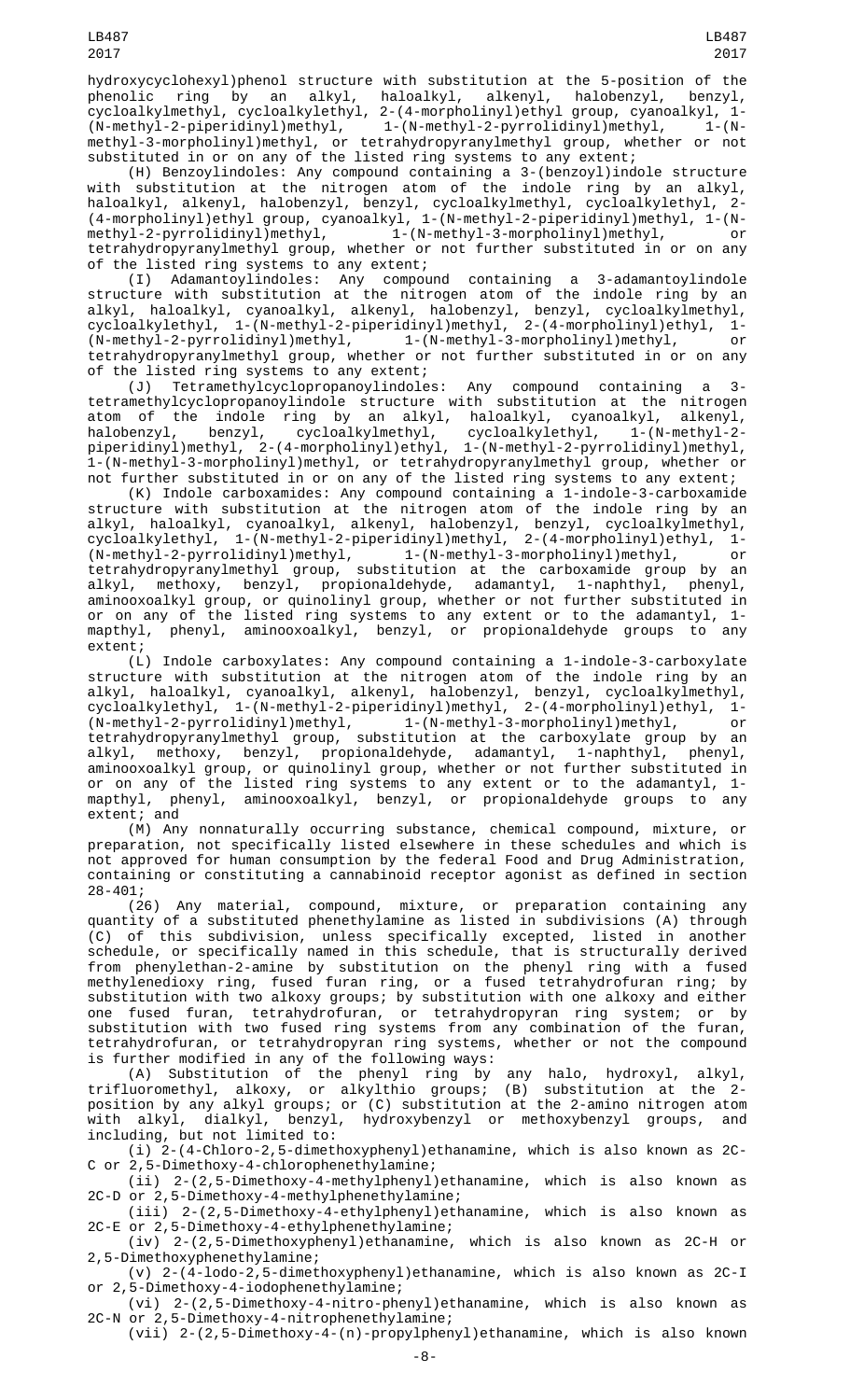as 2C-P or 2,5-Dimethoxy-4-propylphenethylamine;

LB487 2017

(viii) 2-[4-(Ethylthio)-2,5-dimethoxyphenyl]ethanamine, which is also known as 2C-T-2 or 2,5-Dimethoxy-4-ethylthiophenethylamine;

(ix) 2-[4-(Isopropylthio)-2,5-dimethoxyphenyl]ethanamine, which is also known as 2C-T-4 or 2,5-Dimethoxy-4-isopropylthiophenethylamine;

(x) 2-(4-bromo-2,5-dimethoxyphenyl)ethanamine, which is also known as 2C-B or 2,5-Dimethoxy-4-bromophenethylamine;

(xi) 2-(2,5-dimethoxy-4-(methylthio)phenyl)ethanamine, which is also known as 2C-T or 4-methylthio-2,5-dimethoxyphenethylamine;

(xii) 1-(2,5-dimethoxy-4-iodophenyl)-propan-2-amine, which is also known as DOI or 2,5-Dimethoxy-4-iodoamphetamine;

(xiii) 1-(4-Bromo-2,5-dimethoxyphenyl)-2-aminopropane, which is also known as DOB or 2,5-Dimethoxy-4-bromoamphetamine;

(xiv) 1-(4-chloro-2,5-dimethoxy-phenyl)propan-2-amine, which is also known as DOC or 2,5-Dimethoxy-4-chloroamphetamine;

(xv) 2-(4-bromo-2,5-dimethoxyphenyl)-N-[(2 methoxyphenyl)methyl]ethanamine, which is also known as 2C-B-NBOMe; 25B-NBOMe or 2,5-Dimethoxy-4-bromo-N-(2-methoxybenzyl)phenethylamine;

(xvi) 2-(4-iodo-2,5-dimethoxyphenyl)-N-[(2 methoxyphenyl)methyl]ethanamine, which is also known as 2C-I-NBOMe; 25I-NBOMe or 2,5-Dimethoxy-4-iodo-N-(2-methoxybenzyl)phenethylamine;

(xvii) N-(2-Methoxybenzyl)-2-(3,4,5-trimethoxyphenyl)ethanamine, which is also known as Mescaline-NBOMe or 3,4,5-trimethoxy-N-(2-

methoxybenzyl)phenethylamine; (xviii) 2-(4-chloro-2,5-dimethoxyphenyl)-N-[(2 methoxyphenyl)methyl]ethanamine, which is also known as 2C-C-NBOMe; or 25C-NBOMe or 2,5-Dimethoxy-4-chloro-N-(2-methoxybenzyl)phenethylamine;

(xix) 2-(7-Bromo-5-methoxy-2,3-dihydro-1-benzofuran-4-yl)ethanamine, which is also known as 2CB-5-hemiFLY;

(xx) 2-(8-bromo-2,3,6,7-tetrahydrofuro [2,3-f][1]benzofuran-4 yl)ethanamine, which is also known as 2C-B-FLY;

(xxi) 2-(10-Bromo-2,3,4,7,8,9-hexahydropyrano[2,3-g]chromen-5 yl)ethanamine, which is also known as 2C-B-butterFLY;

(xxii) N-(2-Methoxybenzyl)-1-(8-bromo-2,3,6,7- tetrahydrobenzo[1,2-b:4,5 b']difuran-4-yl)-2-aminoethane, which is also known as 2C-B-FLY-NBOMe;

(xxiii) 1-(4-Bromofuro[2,3-f][1]benzofuran-8-yl)propan-2-amine, which is also known as bromo-benzodifuranylisopropylamine or bromo-dragonFLY;

(xxiv) N-(2-Hydroxybenzyl)-4-iodo-2,5-dimethoxyphenethylamine, which is also known as 2C-INBOH or 25I-NBOH;

(xxv) 5-(2-Aminoprpyl)benzofuran, which is also known as 5-APB;

(xxvi) 6-(2-Aminopropyl)benzofuran, which is also known as 6-APB;

(xxvii) 5-(2-Aminopropyl)-2,3-dihydrobenzofuran, which is also known as 5- APDB;

(xxviii) 6-(2-Aminopropyl)-2,3-dihydrobenzofuran, which is also known as 6-APDB;

(xxix) 2,5-dimethoxy-amphetamine, which is also known as 2, 5-dimethoxy-amethylphenethylamine; 2, 5-DMA;

(xxx) 2,5-dimethoxy-4-ethylamphetamine, which is also known as DOET;

(xxxi) 2,5-dimethoxy-4-(n)-propylthiophenethylamine, which is also known as 2C-T-7;

(xxxii) 5-methoxy-3,4-methylenedioxy-amphetamine;

(xxxiii) 4-methyl-2,5-dimethoxy-amphetamine, which is also known as 4 methyl-2,5-dimethoxy-amethylphenethylamine; DOM and STP;

(xxxiv) 3,4-methylenedioxy amphetamine, which is also known as MDA;

(xxxv) 3,4-methylenedioxymethamphetamine, which is also known as MDMA;

(xxxvi) 3,4-methylenedioxy-N-ethylamphetamine, which is also known as Nethyl-alpha-methyl-3,4(methylenedioxy)phenethylamine, MDE, MDEA; and

(xxxvii) 3,4,5-trimethoxy amphetamine;

(27) Any material, compound, mixture, or preparation containing any quantity of a substituted tryptamine unless specifically excepted, listed in another schedule, or specifically named in this schedule, that is structurally derived from 2-(1H-indol-3-yl)ethanamine, which is also known as tryptamine, by mono- or di-substitution of the amine nitrogen with alkyl or alkenyl groups or by inclusion of the amino nitrogen atom in a cyclic structure whether or not the compound is further substituted at the alpha position with an alkyl group or whether or not further substituted on the indole ring to any extent with any alkyl, alkoxy, halo, hydroxyl, or acetoxy groups, and including, but not limited to:

(A) 5-methoxy-N, N-diallyltryptamine, which is also known as 5-MeO-DALT;

(B) 4-acetoxy-N,N-dimethyltryptamine, which is also known as 4-AcO-DMT or OAcetylpsilocin;

(C) 4-hydroxy-N-methyl-N-ethyltryptamine, which is also known as 4-HO-MET;

(D) 4-hydroxy-N,N-diisopropyltryptamine, which is also known as 4-HO-DIPT; (E) 5-methoxy-N-methyl-N-isopropyltryptamine, which is also known as 5- MeOMiPT;

(F) 5-Methoxy-N,N-Dimethyltryptamine, which is also known as 5-MeO-DMT; (G) 5-methoxy-N,N-diisopropyltryptamine, which is also known as 5-MeO-DiPT;

(H) Diethyltryptamine, which is also known as N,N-Diethyltryptamine, DET; and

(I) Dimethyltryptamine, which is also known as DMT; and

(28)(A) Any substance containing any quantity of the following materials, compounds, mixtures, or structures: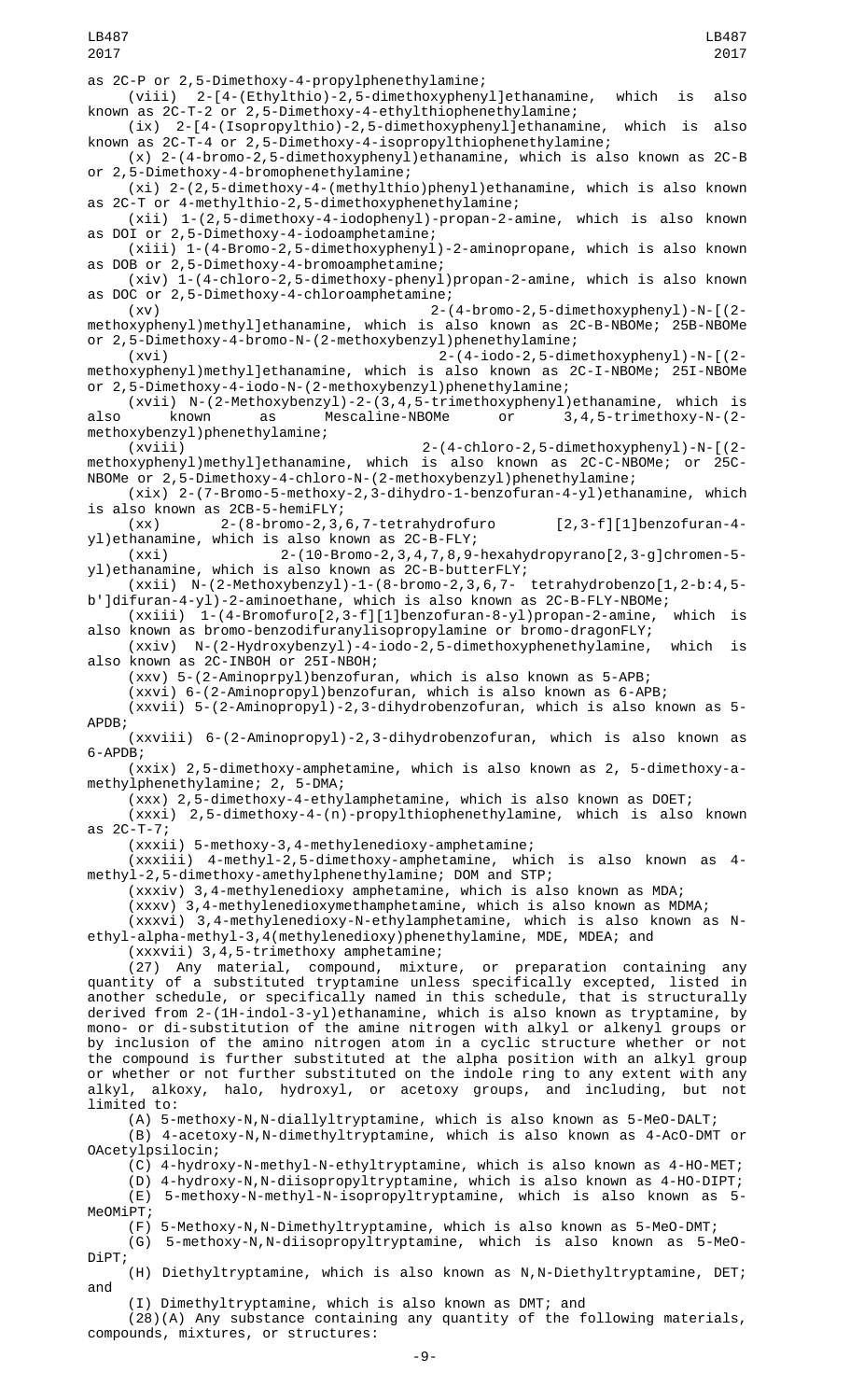(i) 3,4-methylenedioxymethcathinone, or bk-MDMA, or methylone;

(ii) 3,4-methylenedioxypyrovalerone, or MDPV;

(iii) 4-methylmethcathinone, or 4-MMC, or mephedrone;

(iv) 4-methoxymethcathinone, or bk-PMMA, or PMMC, or methedrone;

(v) Fluoromethcathinone, or FMC;

(vi) Naphthylpyrovalerone, or naphyrone; or

(vii) Beta-keto-N-methylbenzodioxolylpropylamine or bk-MBDB or butylone; or

LB487 2017

(B) Unless listed in another schedule, any substance which contains any quantity of any material, compound, mixture, or structure, other than bupropion, that is structurally derived by any means from 2-aminopropan-1-one by substitution at the 1-position with either phenyl, naphthyl, or thiophene ring systems, whether or not the compound is further modified in any of the following ways:

(i) Substitution in the ring system to any extent with alkyl, alkoxy, alkylenedioxy, haloalkyl, hydroxyl, or halide substituents, whether or not further substituted in the ring system by one or more other univalent substituents;

(ii) Substitution at the 3-position with an acyclic alkyl substituent; or (iii) Substitution at the 2-amino nitrogen atom with alkyl or dialkyl groups, or by inclusion of the 2-amino nitrogen atom in a cyclic structure.

(d) Unless specifically excepted or unless listed in another schedule, any material, compound, mixture, or preparation which contains any quantity of the following substances having a depressant effect on the central nervous system, including its salts, isomers, and salts of isomers whenever the existence of such salts, isomers, and salts of isomers is possible within the specific chemical designation:

(1) Mecloqualone;

(2) Methaqualone; and

(3) Gamma-Hydroxybutyric Acid. Some other names include: GHB; Gammahydroxybutyrate; 4-Hydroxybutyrate; 4-Hydroxybutanoic Acid; Sodium Oxybate; and Sodium Oxybutyrate.

(e) Unless specifically excepted or unless listed in another schedule, any material, compound, mixture, or preparation which contains any quantity of the following substances having a stimulant effect on the central nervous system, including its salts, isomers, and salts of isomers:

(1) Fenethylline;

(2) N-ethylamphetamine;

(3) Aminorex; aminoxaphen; 2-amino-5-phenyl-2-oxazoline; or 4,5-dihydro-5 phenyl-2-oxazolamine;

(4) Cathinone; 2-amino-1-phenyl-1-propanone; alpha-aminopropiophenone; 2 aminopropiophenone; and norephedrone;

(5) Methcathinone, its salts, optical isomers, and salts of optical isomers. Some other names: 2-(methylamino)-propiophenone; alpha- (methylamino)propiophenone; 2-(methylamino)-1-phenylpropan-1-one; alpha-Nmethylaminopropiophenone; methylcathinone; monomethylpropion; ephedrone; Nmethylcathinone; AL-464; AL-422; AL-463; and UR1432;

(6) (+/-)cis-4-methylaminorex; and (+/-)cis-4,5-dihydro-4-methyl-5 phenyl-2-oxazolamine;

(7) N,N-dimethylamphetamine; N,N-alpha-trimethyl-benzeneethanamine; and N,N-alpha-trimethylphenethylamine; and

(8) Benzylpiperazine, 1-benzylpiperazine.

(f) Any controlled substance analogue to the extent intended for human consumption.

Schedule II

(a) Any of the following substances except those narcotic drugs listed in other schedules whether produced directly or indirectly by extraction from substances of vegetable origin, independently by means of chemical synthesis, or by combination of extraction and chemical synthesis:

(1) Opium and opiate, and any salt, compound, derivative, or preparation of opium or opiate, excluding apomorphine, buprenorphine, thebaine-derived butorphanol, dextrorphan, nalbuphine, nalmefene, naloxone, and naltrexone and their salts, but including the following:

(A) Raw opium;

- (B) Opium extracts;
- (C) Opium fluid;
- (D) Powdered opium;
- (E) Granulated opium;
- (F) Tincture of opium;
- (G) Codeine;
- (H) Ethylmorphine;
- (I) Etorphine hydrochloride;
- (J) Hydrocodone;
- (K) Hydromorphone;
- (L) Metopon;
- (M) Morphine;
- (N) Oxycodone;
- (O) Oxymorphone;
- 
- (P) Oripavine; Thebaine; and
- (R) Dihydroetorphine;

(2) Any salt, compound, derivative, or preparation thereof which is chemically equivalent to or identical with any of the substances referred to in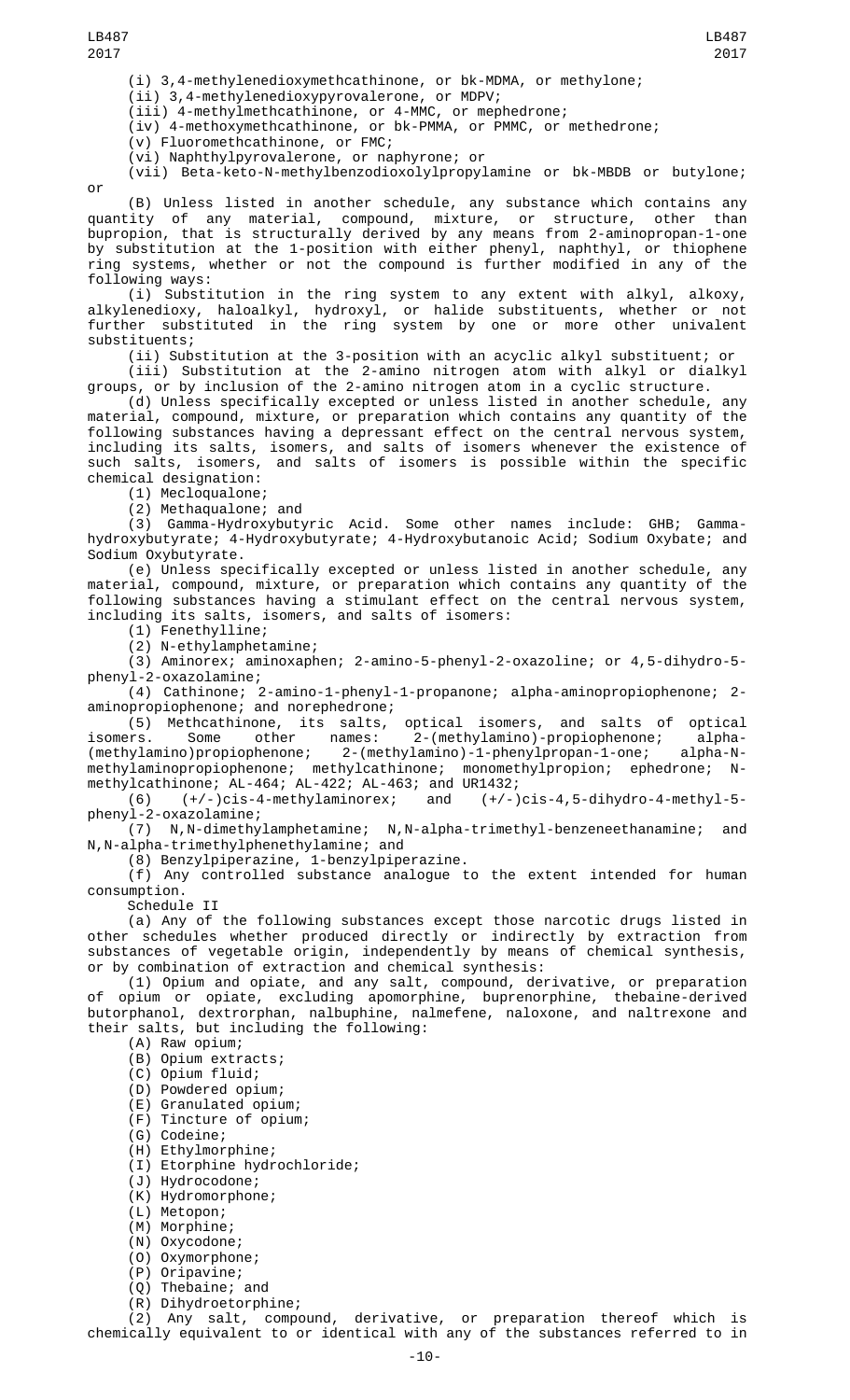subdivision (1) of this subdivision, except that these substances shall not include the isoquinoline alkaloids of opium;

(3) Opium poppy and poppy straw;

(4) Coca leaves and any salt, compound, derivative, or preparation of coca leaves, and any salt, compound, derivative, or preparation thereof which is chemically equivalent to or identical with any of these substances, including cocaine and its salts, optical isomers, and salts of optical isomers, except that the substances shall not include decocainized coca leaves or extractions which do not contain cocaine or ecgonine; and

(5) Concentrate of poppy straw, the crude extract of poppy straw in either liquid, solid, or powder form which contains the phenanthrene alkaloids of the opium poppy.

(b) Unless specifically excepted or unless in another schedule any of the following opiates, including their isomers, esters, ethers, salts, and salts of their isomers, esters, and ethers whenever the existence of such isomers, esters, ethers, and salts is possible within the specific chemical designation, dextrorphan excepted:

(1) Alphaprodine;

(2) Anileridine;

(3) Bezitramide;

(4) Diphenoxylate;

(5) Fentanyl;

(6) Isomethadone;

(7) Levomethorphan;

(8) Levorphanol;

(9) Metazocine;

(10) Methadone;

(11) Methadone-intermediate, 4-cyano-2-dimethylamino-4,4-diphenyl butane; 2-methyl-3-morpholino-1,1-diphenylpropanecarboxylic acid;

(13) Pethidine or meperidine;

(14) Pethidine-Intermediate-A, 4-cyano-1-methyl-4-phenylpiperidine;

(15) Pethidine-Intermediate-B, ethyl-4-phenylpiperidine-4-carboxylate;

(16) Pethidine-Intermediate-C, 1-methyl-4-phenylpiperidine-4-carboxylic

acid;

(17) Phenazocine;

(18) Piminodine;

(19) Racemethorphan;

(20) Racemorphan;

(21) Dihydrocodeine;

(22) Bulk Propoxyphene in nondosage forms;

(23) Sufentanil;

(24) Alfentanil;

(25) Levo-alphacetylmethadol which is also known as levo-alphaacetylmethadol, levomethadyl acetate, and LAAM;

(26) Carfentanil;

(27) Remifentanil; and

(28) Tapentadol.

(c) Any material, compound, mixture, or preparation which contains any quantity of the following substances having a potential for abuse associated with a stimulant effect on the central nervous system:

(1) Amphetamine, its salts, optical isomers, and salts of its optical isomers;

(2) Phenmetrazine and its salts;

(3) Methamphetamine, its salts, isomers, and salts of its isomers;

(4) Methylphenidate; and

(5) Lisdexamfetamine, its salts, isomers, and salts of its isomers.

(d) Any material, compound, mixture, or preparation which contains any quantity of the following substances having a potential for abuse associated with a depressant effect on the central nervous system, including their salts, isomers, and salts of isomers whenever the existence of such salts, isomers, and salts of isomers is possible within the specific chemical designations:

(1) Amobarbital;

(2) Secobarbital; (3) Pentobarbital;

(4) Phencyclidine; and

(5) Glutethimide.

(e) Hallucinogenic substances known as: (1) Nabilone. Another name for nabilone:  $(+/-)$ -trans-3-(1,1-dimethylheptyl)- 6,6a,7,8,10,10a-Hexahydro-1-hydroxy-6,6-dimethyl-9H- $6,6a,7,8,10,10a$ -Hexahydro-1-hydroxy-6,6-dimethyl-9H-

dibenzo(b,d)pyran-9-one. (f) Unless specifically excepted or unless listed in another schedule, any material, compound, mixture, or preparation which contains any quantity of the following substances:

(1) Immediate precursor to amphetamine and methamphetamine: Phenylacetone. Trade and other names shall include, but are not limited to: Phenyl-2 propanone; P2P; benzyl methyl ketone; and methyl benzyl ketone;

(2) Immediate precursors to phencyclidine, PCP:

(A) 1-phenylcyclohexylamine; or

(B) 1-piperidinocyclohexanecarbonitrile, PCC; or

(3) Immediate precursor to fentanyl; 4-anilino-N-phenethyl-4-piperidine (ANNPP).

Schedule III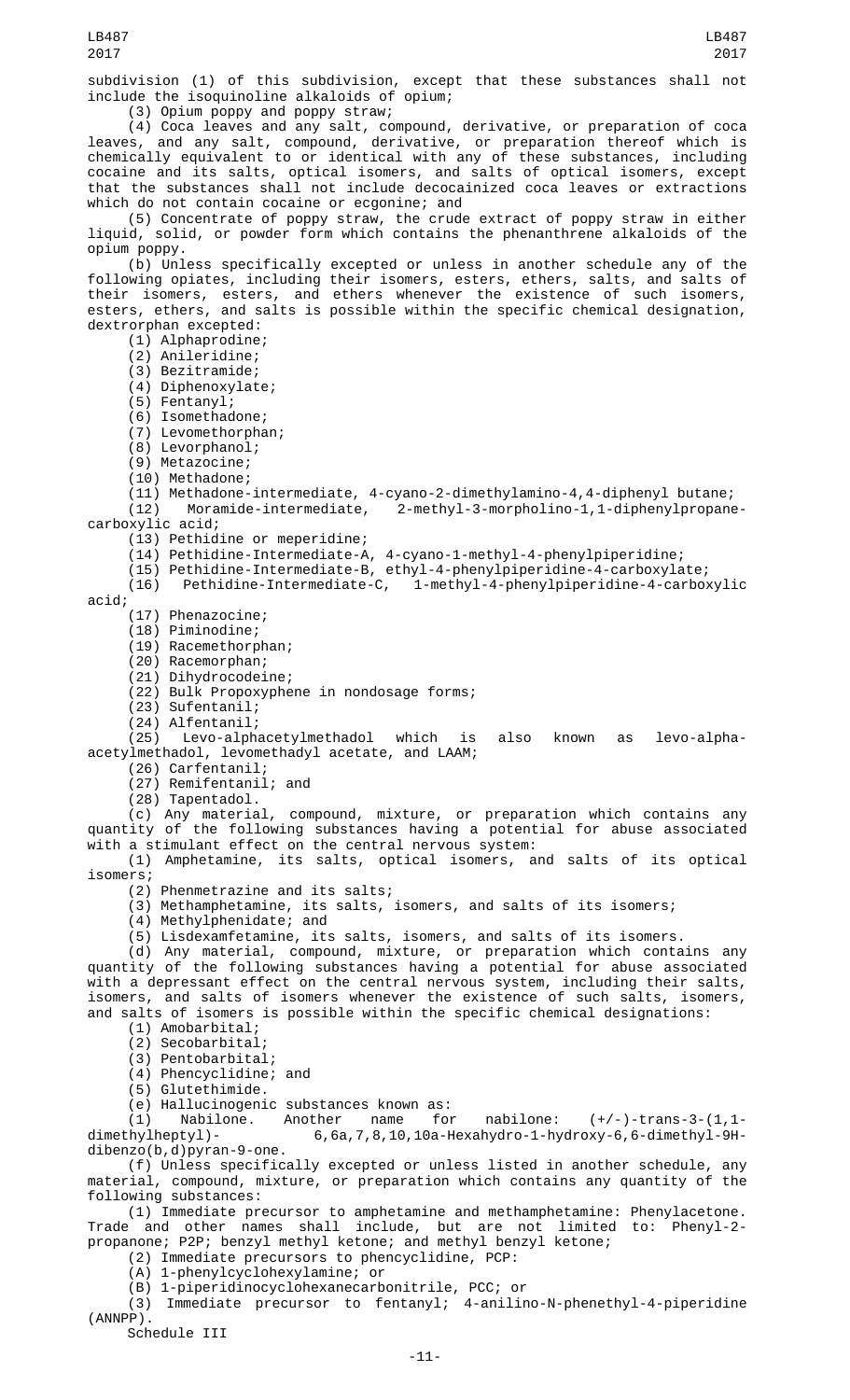(a) Any material, compound, mixture, or preparation which contains any quantity of the following substances having a potential for abuse associated with a stimulant effect on the central nervous system, including their salts, isomers, whether optical, position, or geometric, and salts of such isomers whenever the existence of such salts, isomers, and salts of isomers is possible within the specific chemical designation:

(1) Benzphetamine;

(2) Chlorphentermine;

(3) Clortermine; and

(4) Phendimetrazine.

(b) Any material, compound, mixture, or preparation which contains any quantity of the following substances having a potential for abuse associated with a depressant effect on the central nervous system:

(1) Any substance which contains any quantity of a derivative of barbituric acid or any salt of a derivative of barbituric acid, except those substances which are specifically listed in other schedules of this section;

(2) Chlorhexadol;

(3) Embutramide;

(4) Lysergic acid;

(5) Lysergic acid amide;

(6) Methyprylon;

(7) Perampanel;

(8) Sulfondiethylmethane;

(9) Sulfonethylmethane;

(10) Sulfonmethane;

(11) Nalorphine;

(12) Any compound, mixture, or preparation containing amobarbital, secobarbital, pentobarbital, or any salt thereof and one or more other active medicinal ingredients which are not listed in any schedule;

(13) Any suppository dosage form containing amobarbital, secobarbital, pentobarbital, or any salt of any of these drugs and approved by the federal Food and Drug Administration for marketing only as a suppository;

(14) Any drug product containing gamma-hydroxybutyric acid, including its salts, isomers, and salts of isomers, for which an application is approved under section 505 of the Federal Food, Drug, and Cosmetic Act, 21 U.S.C. 355, as such section existed on January 1, 2014;

(15) Ketamine, its salts, isomers, and salts of isomers. Some other names for ketamine: (+/-)-2-(2-chlorophenyl)-2-(methylamino)-cyclohexanone; and

(16) Tiletamine and zolazepam or any salt thereof. Trade or other names for a tiletamine-zolazepam combination product shall include, but are not limited to: telazol. Trade or other names for tiletamine shall include, but are not limited to: 2-(ethylamino)-2-(2-thienyl)-cyclohexanone. Trade or other names for zolazepam shall include, but are not limited to: 4-(2 fluorophenyl)-6,8-dihydro-1,3,8-trimethylpyrazolo-(3,4-e)  $(1,4)$ -diazepin-7 $(1H)$ one, and flupyrazapon.

(c) Unless specifically excepted or unless listed in another schedule:

(1) Any material, compound, mixture, or preparation containing limited quantities of any of the following narcotic drugs, or any salts calculated as the free anhydrous base or alkaloid, in limited quantities as set forth below:

(A) Not more than one and eight-tenths grams of codeine per one hundred milliliters or not more than ninety milligrams per dosage unit, with an equal or greater quantity of an isoquinoline alkaloid of opium;

(B) Not more than one and eight-tenths grams of codeine per one hundred milliliters or not more than ninety milligrams per dosage unit, with one or more active, nonnarcotic ingredients in recognized therapeutic amounts;

(C) Not more than one and eight-tenths grams of dihydrocodeine per one hundred milliliters or not more than ninety milligrams per dosage unit, with one or more active, nonnarcotic ingredients in recognized therapeutic amounts;

(D) Not more than three hundred milligrams of ethylmorphine per one hundred milliliters or not more than fifteen milligrams per dosage unit, with one or more active, nonnarcotic ingredients in recognized therapeutic amounts;

(E) Not more than five hundred milligrams of opium per one hundred milliliters or per one hundred grams, or not more than twenty-five milligrams per dosage unit, with one or more active, nonnarcotic ingredients in recognized therapeutic amounts; and

(F) Not more than fifty milligrams of morphine per one hundred milliliters or per one hundred grams with one or more active, nonnarcotic ingredients in recognized therapeutic amounts; and

(2) Any material, compound, mixture, or preparation containing any of the following narcotic drug or its salts, as set forth below:

(A) Buprenorphine.

(d) Unless contained on the administration's list of exempt anabolic steroids of the Drug Enforcement Administration of the United States Department <u>of Justice a</u>s the list existed on January 1, 2014, any anabolic steroid, which shall include any material, compound, mixture, or preparation containing any quantity of the following substances, including its salts, isomers, and salts of isomers whenever the existence of such salts of isomers is possible within the specific chemical designation:

(1) 3-beta,17-dihydroxy-5a-androstane;

(2) 3-alpha,17-beta-dihydroxy-5a-androstane;

(3) 5-alpha-androstan-3,17-dione;

(4) 1-androstenediol (3-beta,17-beta-dihydroxy-5-alpha-androst-1-ene);

(5) 1-androstenediol (3-alpha,17-beta-dihydroxy-5-alpha-androst-1-ene);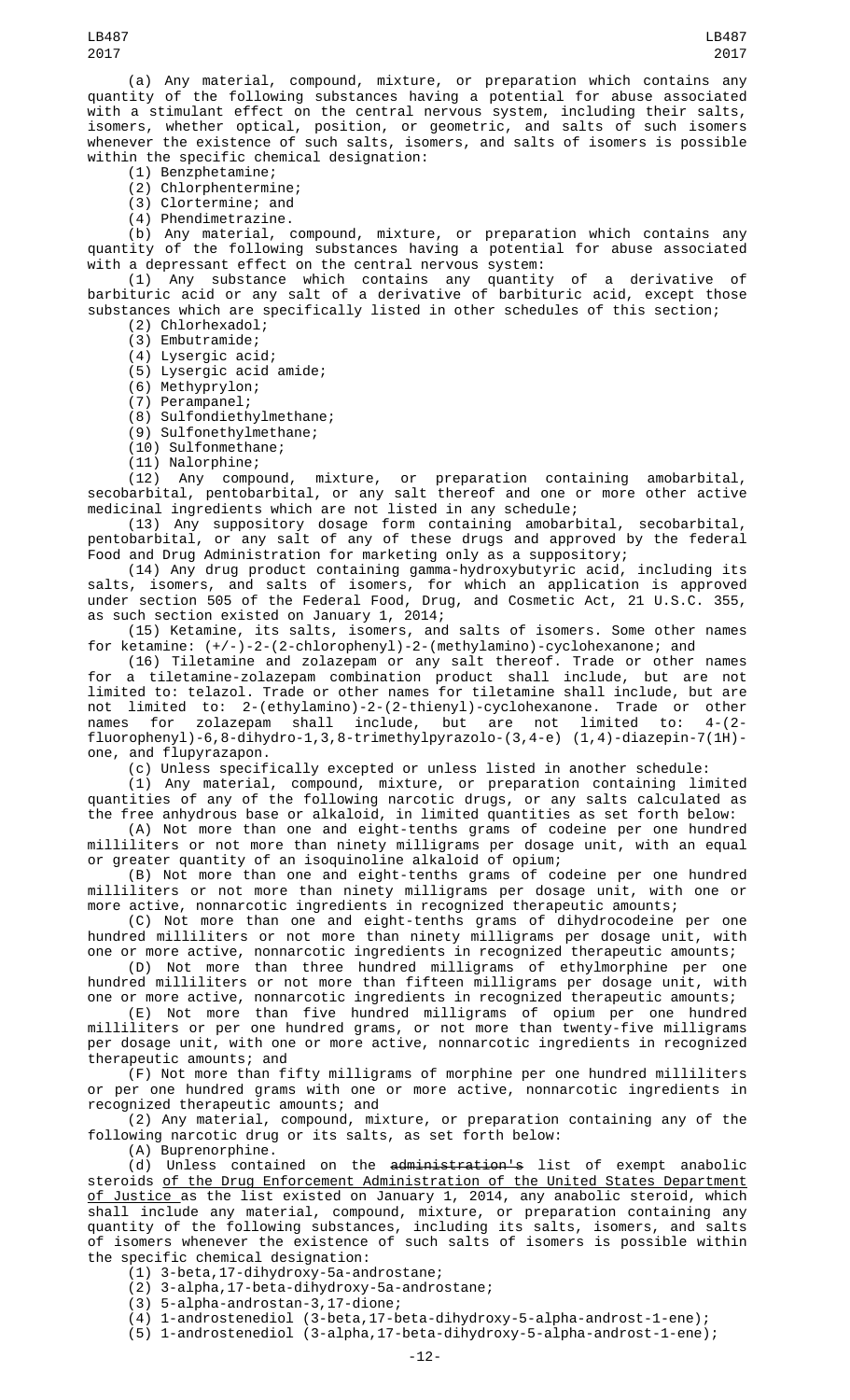(6) 4-androstenediol (3-beta,17-beta-dihydroxy-androst-5-ene); (7) 5-androstenediol (3-beta,17-beta-dihydroxy-androst-5-ene); (8) 1-androstenedione ([5-alpha]-androst-1-en-3,17-dione);  $(9)$  4-androstenedione  $($ androst-4-en-3,17-dione); (10) 5-androstenedione (androst-5-en-3,17-dione); (11) Bolasterone (7-alpha,17-alpha-dimethyl-17-beta-hydroxyandrost-4-en-3 one); (12) Boldenone (17-beta-hydroxyandrost-1,4-diene-3-one); (13) Boldione (androsta-1,4-diene-3,17-3-one); (14) Calusterone (7-beta,17-alpha-dimethyl-17-beta-hydroxyandrost-4-en-3 one); (15) Clostebol (4-chloro-17-beta-hydroxyandrost-4-en-3-one); (16) Dehydrochloromethyltestosterone (4-chloro-17-beta-hydroxy-17-alphamethyl-androst-1,4-dien-3-one);  $(17$ -alpha-methyl-5-alpha-androst-2-en-17-(17) Desoxymethyltestosterone<br>beta-ol) (a.k.a. 'madol'); (18) Delta-1-Dihydrotestosterone (a.k.a. '1-testosterone')(17-betahydroxy-5-alpha-androst-1-en-3-one); (19) 4-Dihydrotestosterone (17-beta-hydroxy-androstan-3-one); (20) Drostanolone (17-beta-hydroxy-2-alpha-methyl-5-alpha-androstan-3 one); (21) Ethylestrenol (17-alpha-ethyl-17-beta-hydroxyestr-4-ene); (22) Fluoxymesterone (9-fluoro-17-alpha-methyl-11-beta,17-betadihydroxyandrost-4-en-3-one);<br>(23) Formebulone (formebolone); (23) Formebulone (formebolone); (2-formyl-17-alpha-methyl-11-alpha,17 beta-dihydroxyandrost-1,4-dien-3-one); (24) Furazabol (17-alpha-methyl-17-beta-hydroxyandrostano[2,3-c]-furazan); (25) 13-beta-ethyl-17-beta-hydroxygon-4-en-3-one; (26) 4-hydroxytestosterone (4,17-beta-dihydroxy-androst-4-en-3-one); (27) 4-hydroxy-19-nortestosterone (4,17-beta-dihydroxy-estr-4-en-3-one); (28) Mestanolone (17-alpha-methyl-17-beta-hydroxy-5-androstan-3-one); (29) Mesterolone (17-alpha-methyl-17-beta-hydroxy-5-androstan-3-one); (30) Methandienone (17-alpha-methyl-17-beta-hydroxyandrost-1,4-dien-3 one); (31) Methandriol (17-alpha-methyl-3-beta,17-beta-dihydroxyandrost-5-ene); (32) Methasterone (2-alpha,17-alpha-dimethyl-5-alpha-androstan-17-betaol-3-one); (33) Methenolone (1-methyl-17-beta-hydroxy-5-alpha-androst-1-en-3-one); (34) 17-alpha-methyl-3-beta,17-beta-dihydroxy-5a-androstane; (35) 17-alpha-methyl-3-alpha,17-beta-dihydroxy-5a-androstane; (36) 17-alpha-methyl-3-beta,17-beta-dihydroxyandrost-4-ene; (37) 17-alpha-methyl-4-hydroxynandrolone (17-alpha-methyl-4-hydroxy-17 beta-hydroxyestr-4-en-3-one); (38) Methyldienolone (17-alpha-methyl-17-beta-hydroxyestra-4,9(10)-dien-3 one);<br>(39) (39) Methyltrienolone (17-alpha-methyl-17-beta-hydroxyestra-4,9,11 trien-3-one);<br>(40) Methyltestosterone (17-alpha-methyl-17-beta-hydroxyandrost-4-en-3one); (41) Mibolerone (7-alpha,17-alpha-dimethyl-17-beta-hydroxyestr-4-en-3 one); (42) 17-alpha-methyl-delta-1-dihydrotestosterone (17-beta-hydroxy-17 alpha-methyl-5-alpha-androst-1-en-3-one) (a.k.a. '17-alpha-methyl-1 testosterone'); (43) Nandrolone (17-beta-hydroxyestr-4-en-3-one); (44) 19-nor-4-androstenediol (3-beta, 17-beta-dihydroxyestr-4-ene); (45) 19-nor-4-androstenediol (3-alpha, 17-beta-dihydroxyestr-4-ene); (46) 19-nor-5-androstenediol (3-beta, 17-beta-dihydroxyestr-5-ene); (47) 19-nor-5-androstenediol (3-alpha, 17-beta-dihydroxyestr-5-ene);  $(48)$  19-nor-4,9(10)-androstadienedione (estra-4,9(10)-diene-3,17-dione); (49) 19-nor-4-androstenedione (estr-4-en-3,17-dione); (50) 19-nor-5-androstenedione (estr-5-en-3,17-dione);  $(13-beta, 17-alpha-diethyl-17-beta-hydroxygon-4-en-3$ one); (52) Norclostebol (4-chloro-17-beta-hydroxyestr-4-en-3-one); (53) Norethandrolone (17-alpha-ethyl-17-beta-hydroxyestr-4-en-3-one); (54) Normethandrolone (17-alpha-methyl-17-beta-hydroxyestr-4-en-3-one); (55) Oxandrolone (17-alpha-methyl-17-beta-hydroxy-2-oxa-[5-alpha] androstan-3-one); (56) Oxymesterone (17-alpha-methyl-4,17-beta-dihydroxyandrost-4-en-3-one); (57) Oxymetholone (17-alpha-methyl-2-hydroxymethylene-17-beta-hydroxy-[5 alpha]-androstan-3-one); (58) Prostanozol (17-beta-hydroxy-5-alpha-androstano[3,2-c]pyrazole); (59) Stanozolol (17-alpha-methyl-17-beta-hydroxy-[5-alpha]-androst-2 eno[3,2-c]-pyrazole); (60) Stenbolone (17-beta-hydroxy-2-methyl-[5-alpha]-androst-1-en-3-one); (61) Testolactone (13-hydroxy-3-oxo-13,17-secoandrosta-1,4-dien-17-oic acid lactone); (62) Testosterone (17-beta-hydroxyandrost-4-en-3-one); 17-alpha-diethyl-17-betahydroxygon-4,9,11-trien-3-one); (64) Trenbolone (17-beta-hydroxyestr-4,9,11-trien-3-one); and (65) Any salt, ester, or ether of a drug or substance described or listed LB487 2017 LB487 2017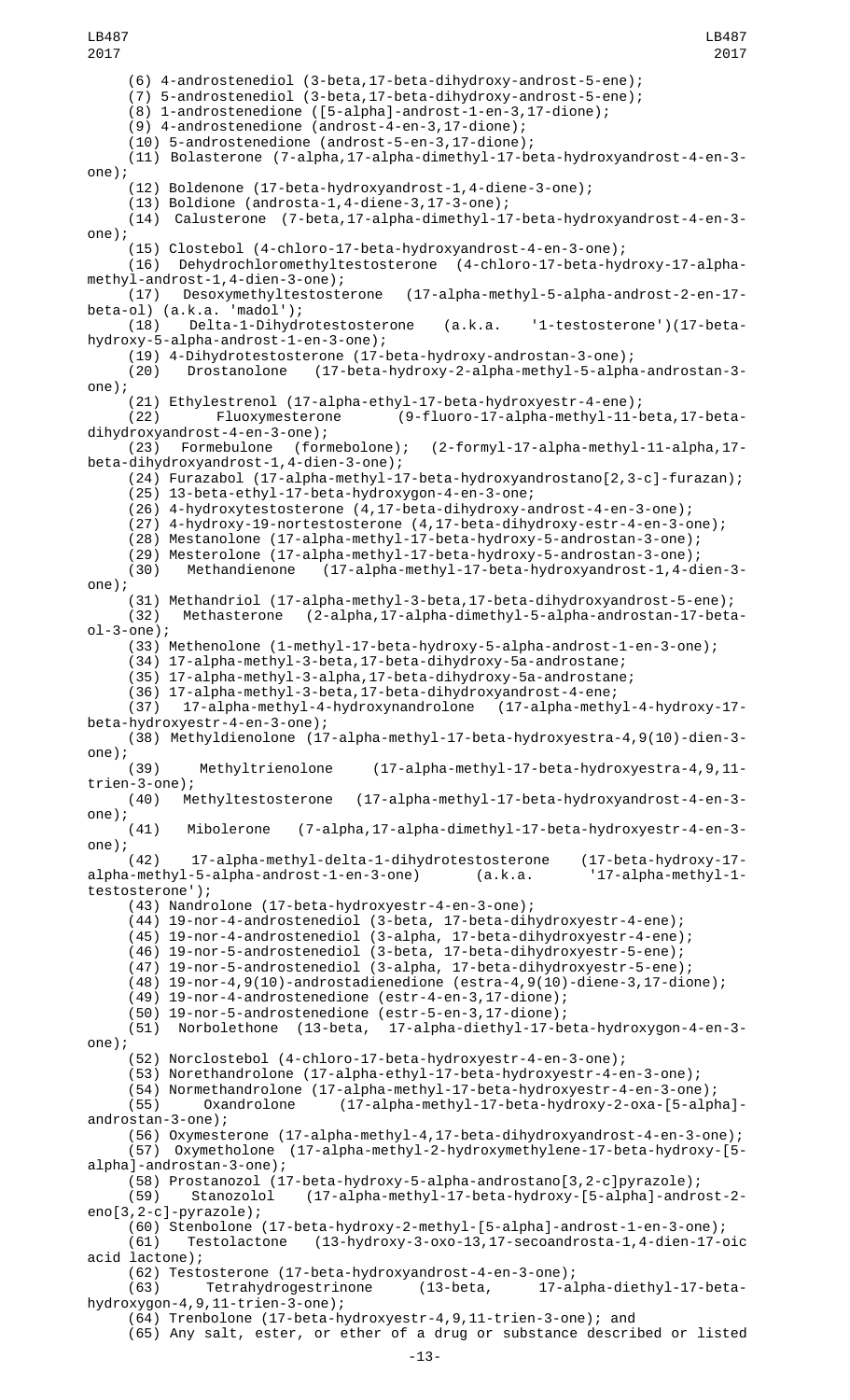in this subdivision if the salt, ester, or ether promotes muscle growth.

(e) Hallucinogenic substances known as:

(1) Dronabinol, synthetic, in sesame oil and encapsulated in a soft gelatin capsule in a drug product approved by the federal Food and Drug Administration. Some other names for dronabinol are (6aR-trans)-6a,7,8,10atetrahydro-6,6,9-trimethyl-3-pentyl-6H-dibenzo (b,d)pyran-1-ol or (-)-delta-9- (trans)-tetrahydrocannabinol.

Schedule IV

(a) Any material, compound, mixture, or preparation which contains any quantity of the following substances, including their salts, isomers, and salts of isomers whenever the existence of such salts, isomers, and salts of isomers is possible within the specific chemical designation:

(1) Barbital;

(2) Chloral betaine;

(3) Chloral hydrate;

(4) Chlordiazepoxide, but not including librax (chlordiazepoxide hydrochloride and clindinium bromide) or menrium (chlordiazepoxide and water soluble esterified estrogens);

- (5) Clonazepam;
- (6) Clorazepate;
- (7) Diazepam;
- (8) Ethchlorvynol;
- (9) Ethinamate;
- (10) Flurazepam;
- (11) Mebutamate;
- (12) Meprobamate;
- (13) Methohexital; (14) Methylphenobarbital;
- (15) Oxazepam;
- (16) Paraldehyde;
- (17) Petrichloral;
- (18) Phenobarbital;
- (19) Prazepam;
- (20) Alprazolam;
- (21) Bromazepam;
- (22) Camazepam;
- (23) Clobazam;
- (24) Clotiazepam;
- (25) Cloxazolam;
- (26) Delorazepam;
- (27) Estazolam;
- (28) Ethyl loflazepate;
- (29) Fludiazepam;
- (30) Flunitrazepam;
- (31) Halazepam;
- (32) Haloxazolam;
- (33) Ketazolam;  $(34)$  Loprazolam;
- (35) Lorazepam;
- (36) Lormetazepam;
- (37) Medazepam;
- (38) Nimetazepam;
- (39) Nitrazepam;
- (40) Nordiazepam;
- (41) Oxazolam;
- (42) Pinazepam;
- (43) Temazepam;
- (44) Tetrazepam;
- (45) Triazolam;
- (46) Midazolam;
- (47) Quazepam;
- (48) Zolpidem;
- (49) Dichloralphenazone;
- (50) Zaleplon;
- (51) Zopiclone;
- (52) Fospropofol;
- (53) Alfaxalone;
- (54) Suvorexant; and
- (55) Carisoprodol.

(b) Any material, compound, mixture, or preparation which contains any quantity of the following substance, including its salts, isomers, whether optical, position, or geometric, and salts of such isomers, whenever the existence of such salts, isomers, and salts of isomers is possible: Fenfluramine.

(c) Unless specifically excepted or unless listed in another schedule, any material, compound, mixture, or preparation which contains any quantity of the following substances having a stimulant effect on the central nervous system, including their salts, isomers, whether optical, position, or geometric, and salts of such isomers whenever the existence of such salts, isomers, and salts of isomers is possible within the specific chemical designation:

(1) Diethylpropion;

- (2) Phentermine;
- (3) Pemoline, including organometallic complexes and chelates thereof;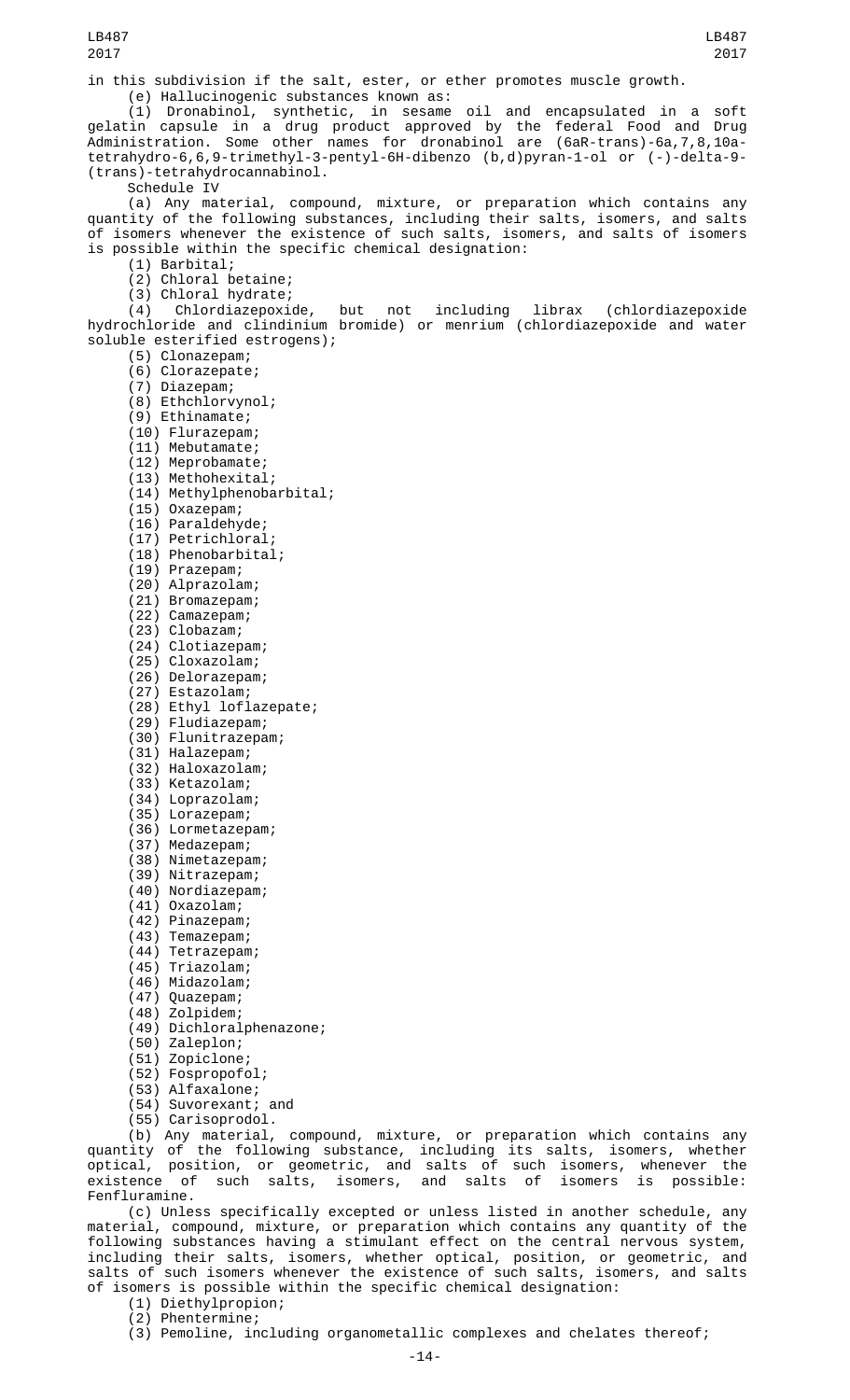- (4) Mazindol;
- (5) Pipradrol; (6) SPA, ((-)-1-dimethylamino- 1,2-diphenylethane);

(7) Cathine. Another name for cathine is ((+)-norpseudoephedrine);

(8) Fencamfamin;

(9) Fenproporex; (10) Mefenorex;

(11) Modafinil; and (12) Sibutramine.

(d) Unless specifically excepted or unless listed in another schedule, any material, compound, mixture, or preparation which contains any quantity of the following narcotic drugs, or their salts or isomers calculated as the free anhydrous base or alkaloid, in limited quantities as set forth below:

(1) Propoxyphene in manufactured dosage forms;

 $(2)$  Not more than one milligram of difenoxin and not less than twenty-five micrograms of atropine sulfate per dosage unit; and

(3) 2-[(dimethylamino)methyl]-1-(3-methoxyphenyl)cyclohexanol, its salts,

optical and geometric isomers, and salts of these isomers to include: Tramadol. (e) Unless specifically excepted or unless listed in another schedule, any material, compound, mixture, or preparation which contains any quantity of the following substance, including its salts:

(1) Pentazocine; and

(2) Butorphanol (including its optical isomers).

(f) Any material, compound, mixture, or preparation which contains any quantity of the following substances, including its salts, isomers, and salts of such isomers, whenever the existence of such salts, isomers, and salts of isomers is possible: Lorcaserin.

(g)(1) Unless specifically excepted or unless listed in another schedule, any material, compound, mixture, or preparation which contains any quantity of the following substance, including its salts, optical isomers, and salts of such optical isomers: Ephedrine.

(2) The following drug products containing ephedrine, its salts, optical isomers, and salts of such optical isomers, are excepted from subdivision (g) (1) of Schedule IV if they (A) are stored behind a counter, in an area not accessible to customers, or in a locked case so that a customer needs assistance from an employee to access the drug product; (B) are sold by a person, eighteen years of age or older, in the course of his or her employment to a customer eighteen years of age or older with the following restrictions: No customer shall be allowed to purchase, receive, or otherwise acquire more than three and six-tenths grams of ephedrine base during a twenty-four-hour period; no customer shall purchase, receive, or otherwise acquire more than nine grams of ephedrine base during a thirty-day period; and the customer shall display a valid driver's or operator's license, a Nebraska state identification card, a military identification card, an alien registration card, or a passport as proof of identification; (C) are labeled and marketed in a manner consistent with the pertinent OTC Tentative Final or Final Monograph; (D) are manufactured and distributed for legitimate medicinal use in a manner that reduces or eliminates the likelihood of abuse; and (E) are not marketed, advertised, or represented in any manner for the indication of stimulation, mental alertness, euphoria, ecstasy, a buzz or high, heightened sexual performance, or increased muscle mass:

(i) Primatene Tablets; and

(ii) Bronkaid Dual Action Caplets.

Schedule V

(a) Any compound, mixture, or preparation containing any of the following limited quantities of narcotic drugs or salts calculated as the free anhydrous base or alkaloid, which shall include one or more nonnarcotic active medicinal ingredients in sufficient proportion to confer upon the compound, mixture, or preparation valuable medicinal qualities other than those possessed by the narcotic drug alone:

(1) Not more than two hundred milligrams of codeine per one hundred milliliters or per one hundred grams;

(2) Not more than one hundred milligrams of dihydrocodeine per one hundred milliliters or per one hundred grams;

(3) Not more than one hundred milligrams of ethylmorphine per one hundred milliliters or per one hundred grams;

(4) Not more than two and five-tenths milligrams of diphenoxylate and not less than twenty-five micrograms of atropine sulfate per dosage unit;

(5) Not more than one hundred milligrams of opium per one hundred milliliters or per one hundred grams; and

(6) Not more than five-tenths milligram of difenoxin and not less than twenty-five micrograms of atropine sulfate per dosage unit.

(b) Unless specifically exempted or excluded or unless listed in another schedule, any material, compound, mixture, or preparation which contains any quantity of the following substances having a stimulant effect on the central nervous system, including its salts, isomers, and salts of isomers: Pyrovalerone.

(c) Unless specifically exempted or excluded or unless listed in another schedule, any material, compound, mixture, or preparation which contains any quantity of the following substances having a depressant effect on the central nervous system, including its salts, isomers, and salts of isomers:

(1) Ezogabine (N-(2-amino-4-(4-fluorobenzylamino)-phenyl)-carbamic acid ethyl ester);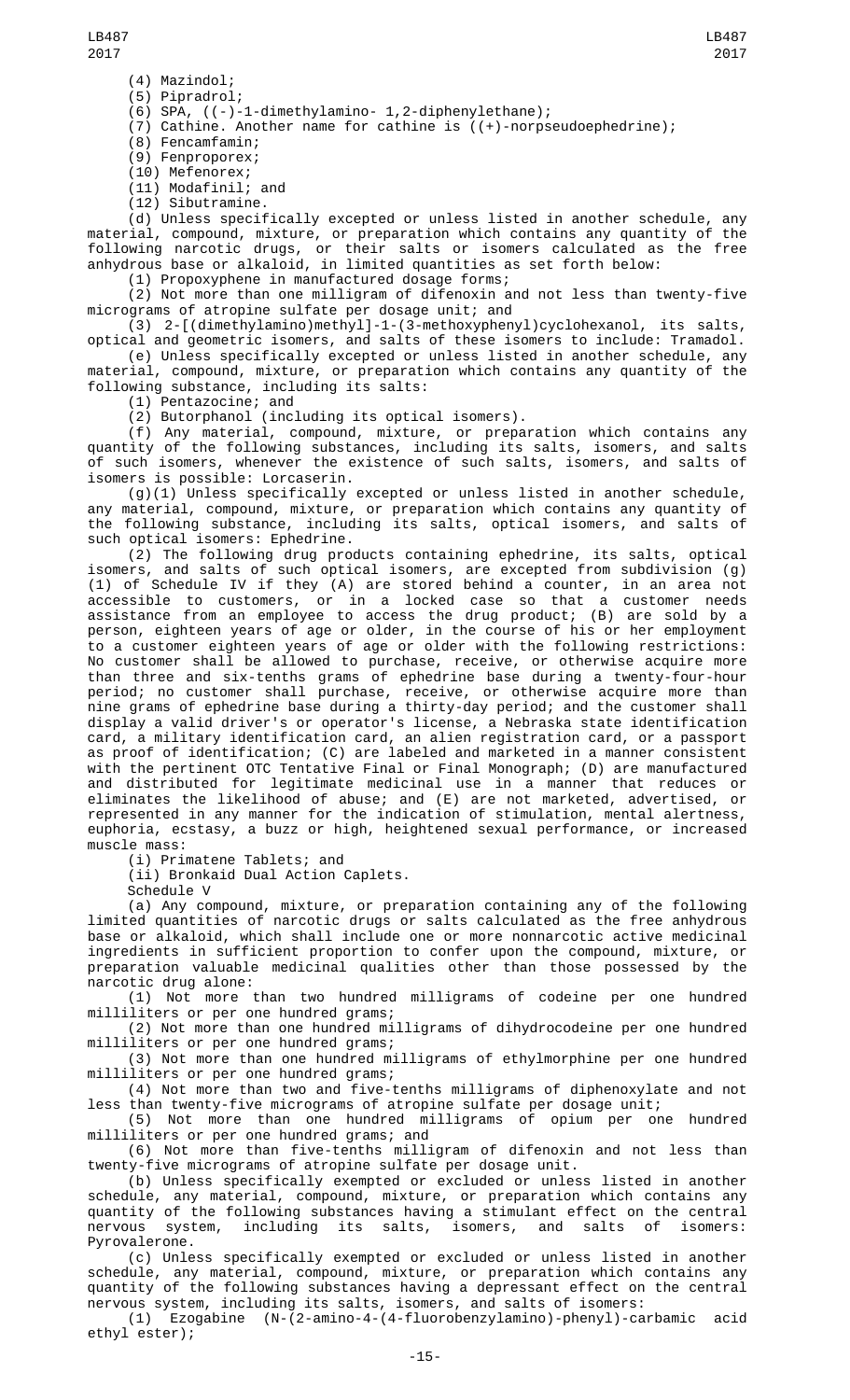LB487 2017

(2) Lacosamide ((R)-2-acetoamido-N-benzyl-3-methoxy-propionamide); and

LB487

(3) Pregabalin ((S)-3-(aminomethyl)-5-methylhexanoic acid).

(d) Cannabidiol in a drug product approved by the federal Food and Drug Administration.

Sec. 6. Section 28-416, Reissue Revised Statutes of Nebraska, is amended to read:

28-416 (1) Except as authorized by the Uniform Controlled Substances Act, it shall be unlawful for any person knowingly or intentionally: (a) To manufacture, distribute, deliver, dispense, or possess with intent to manufacture, distribute, deliver, or dispense a controlled substance; or (b) to create, distribute, or possess with intent to distribute a counterfeit controlled substance.

(2) Except as provided in subsections  $(4)$ ,  $(5)$ ,  $(7)$ ,  $(8)$ ,  $(9)$ , and  $(10)$  of this section, any person who violates subsection (1) of this section with respect to: (a) A controlled substance classified in Schedule I, II, or III of section 28-405 which is an exceptionally hazardous drug shall be guilty of a Class II felony; (b) any other controlled substance classified in Schedule I, II, or III of section 28-405 shall be guilty of a Class IIA felony; or (c) a controlled substance classified in Schedule IV or V of section 28-405 shall be guilty of a Class IIIA felony.<br>(3) A person knowingly or intentionally possessing a controlled substance,

(3) A person knowingly or intentionally possessing a controlled substance, except marijuana or any substance containing a quantifiable amount of the substances, chemicals, or compounds described, defined, or delineated in subdivision (c)(25) of Schedule I of section 28-405, unless such substance was obtained directly or pursuant to a medical order issued by a practitioner authorized to prescribe while acting in the course of his or her professional practice, or except as otherwise authorized by the act, shall be guilty of a Class IV felony.<u> A person shall not be in violation of this subsection if</u> section 8 of this act applies.

(4)(a) Except as authorized by the Uniform Controlled Substances Act, any person eighteen years of age or older who knowingly or intentionally manufactures, distributes, delivers, dispenses, or possesses with intent to manufacture, distribute, deliver, or dispense a controlled substance or a counterfeit controlled substance (i) to a person under the age of eighteen years, (ii) in, on, or within one thousand feet of the real property comprising a public or private elementary, vocational, or secondary school, a community college, a public or private college, junior college, or university, or a playground, or (iii) within one hundred feet of a public or private youth center, public swimming pool, or video arcade facility shall be punished by the next higher penalty classification than the penalty prescribed in subsection (2), (7), (8), (9), or (10) of this section, depending upon the controlled substance involved, for the first violation and for a second or subsequent violation shall be punished by the next higher penalty classification than that prescribed for a first violation of this subsection, but in no event shall such person be punished by a penalty greater than a Class IB felony.

(b) For purposes of this subsection:

(i) Playground <u>means</u> <del>shall mean</del> any outdoor facility, including any parking lot appurtenant to the facility, intended for recreation, open to the public, and with any portion containing three or more apparatus intended for the recreation of children, including sliding boards, swingsets, and teeterboards;

(ii) Video arcade facility <u>means</u> <del>shall mean</del> any facility legally accessible to persons under eighteen years of age, intended primarily for the use of pinball and video machines for amusement, and containing a minimum of ten pinball or video machines; and

(iii) Youth center <u>means</u> <del>shall mean</del> any recreational facility or gymnasium, including any parking lot appurtenant to the facility or gymnasium, intended primarily for use by persons under eighteen years of age which regularly provides athletic, civic, or cultural activities.

(5)(a) Except as authorized by the Uniform Controlled Substances Act, it shall be unlawful for any person eighteen years of age or older to knowingly and intentionally employ, hire, use, cause, persuade, coax, induce, entice, seduce, or coerce any person under the age of eighteen years to manufacture, transport, distribute, carry, deliver, dispense, prepare for delivery, offer for delivery, or possess with intent to do the same a controlled substance or a counterfeit controlled substance.

(b) Except as authorized by the Uniform Controlled Substances Act, it shall be unlawful for any person eighteen years of age or older to knowingly and intentionally employ, hire, use, cause, persuade, coax, induce, entice, seduce, or coerce any person under the age of eighteen years to aid and abet any person in the manufacture, transportation, distribution, carrying, delivery, dispensing, preparation for delivery, offering for delivery, or possession with intent to do the same of a controlled substance or a counterfeit controlled substance.

(c) Any person who violates subdivision (a) or (b) of this subsection shall be punished by the next higher penalty classification than the penalty prescribed in subsection (2), (7), (8), (9), or (10) of this section, depending upon the controlled substance involved, for the first violation and for a second or subsequent violation shall be punished by the next higher penalty classification than that prescribed for a first violation of this subsection, but in no event shall such person be punished by a penalty greater than a Class IB felony.

(6) It shall not be a defense to prosecution for violation of subsection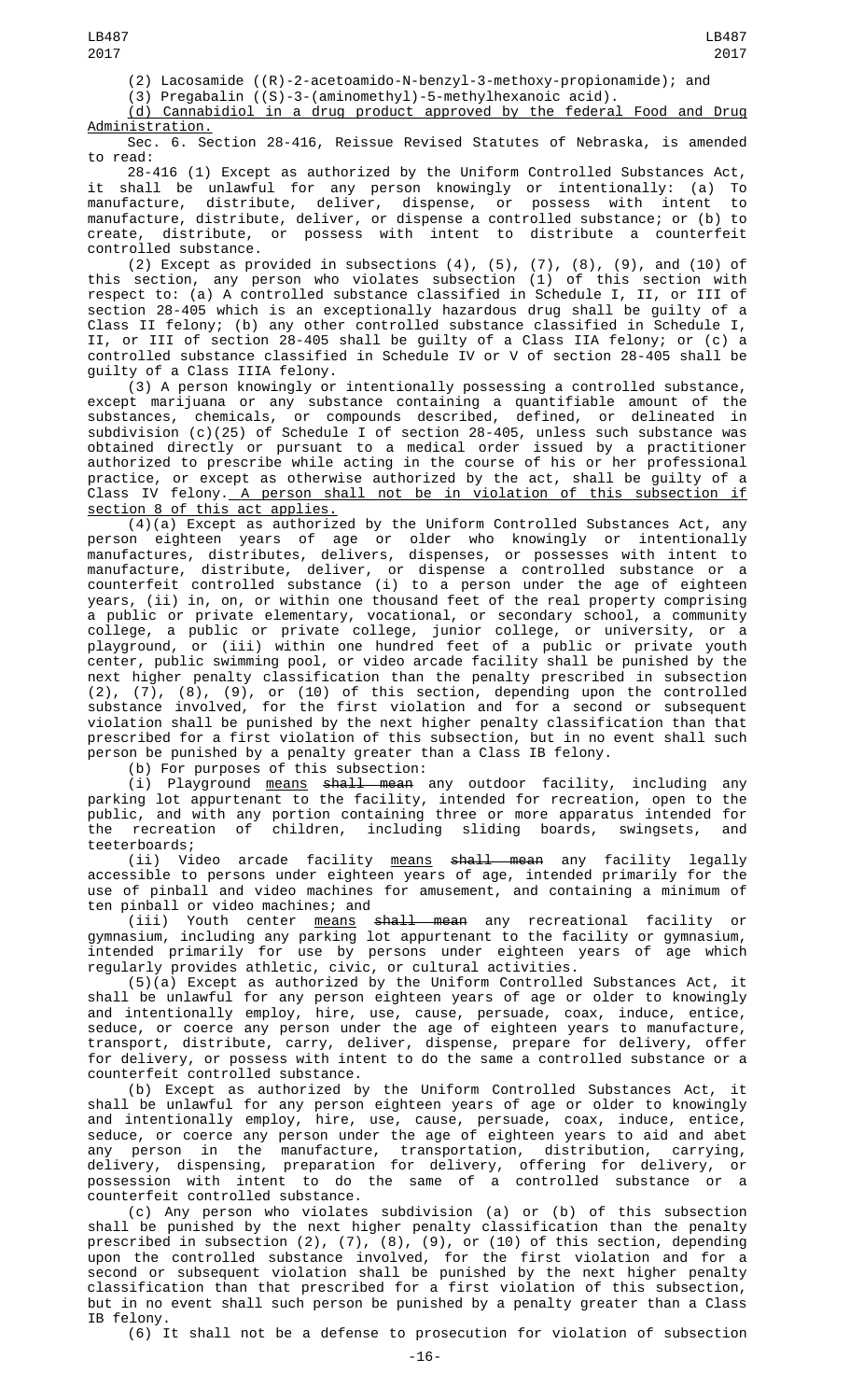person through whom the defendant violated such subsection. (7) Any person who violates subsection (1) of this section with respect to cocaine or any mixture or substance containing a detectable amount of cocaine in a quantity of:

(a) One hundred forty grams or more shall be guilty of a Class IB felony;

(b) At least twenty-eight grams but less than one hundred forty grams shall be guilty of a Class IC felony; or

(c) At least ten grams but less than twenty-eight grams shall be guilty of a Class ID felony.

(8) Any person who violates subsection (1) of this section with respect to base cocaine (crack) or any mixture or substance containing a detectable amount of base cocaine in a quantity of:

(a) One hundred forty grams or more shall be guilty of a Class IB felony;

(b) At least twenty-eight grams but less than one hundred forty grams shall be guilty of a Class IC felony; or

(c) At least ten grams but less than twenty-eight grams shall be guilty of a Class ID felony.

(9) Any person who violates subsection (1) of this section with respect to heroin or any mixture or substance containing a detectable amount of heroin in a quantity of:

(a) One hundred forty grams or more shall be guilty of a Class IB felony;

(b) At least twenty-eight grams but less than one hundred forty grams shall be guilty of a Class IC felony; or

(c) At least ten grams but less than twenty-eight grams shall be guilty of a Class ID felony.

(10) Any person who violates subsection (1) of this section with respect to amphetamine, its salts, optical isomers, and salts of its isomers, or with respect to methamphetamine, its salts, optical isomers, and salts of its isomers, in a quantity of:

(a) One hundred forty grams or more shall be guilty of a Class IB felony;

(b) At least twenty-eight grams but less than one hundred forty grams shall be guilty of a Class IC felony; or

(c) At least ten grams but less than twenty-eight grams shall be guilty of a Class ID felony.

(11) Any person knowingly or intentionally possessing marijuana weighing more than one ounce but not more than one pound shall be guilty of a Class III misdemeanor.

(12) Any person knowingly or intentionally possessing marijuana weighing more than one pound shall be guilty of a Class IV felony.

(13) Any person knowingly or intentionally possessing marijuana weighing one ounce or less or any substance containing a quantifiable amount of the substances, chemicals, or compounds described, defined, or delineated in subdivision (c)(25) of Schedule I of section 28-405 shall:

(a) For the first offense, be guilty of an infraction, receive a citation, be fined three hundred dollars, and be assigned to attend a course as prescribed in section 29-433 if the judge determines that attending such course is in the best interest of the individual defendant;

(b) For the second offense, be guilty of a Class IV misdemeanor, receive a citation, and be fined four hundred dollars and may be imprisoned not to exceed five days; and

(c) For the third and all subsequent offenses, be guilty of a Class IIIA misdemeanor, receive a citation, be fined five hundred dollars, and be imprisoned not to exceed seven days.

(14) Any person convicted of violating this section, if placed on probation, shall, as a condition of probation, satisfactorily attend and complete appropriate treatment and counseling on drug abuse provided by a program authorized under the Nebraska Behavioral Health Services Act or other licensed drug treatment facility.

(15) Any person convicted of violating this section, if sentenced to the Department of Correctional Services, shall attend appropriate treatment and counseling on drug abuse.

(16) Any person knowingly or intentionally possessing a firearm while in violation of subsection (1) of this section shall be punished by the next higher penalty classification than the penalty prescribed in subsection (2), (7), (8), (9), or (10) of this section, but in no event shall such person be punished by a penalty greater than a Class IB felony.

(17) A person knowingly or intentionally in possession of money used or intended to be used to facilitate a violation of subsection (1) of this section shall be guilty of a Class IV felony.

(18) In addition to the existing penalties available for a violation of subsection (1) of this section, including any criminal attempt or conspiracy to violate subsection (1) of this section, a sentencing court may order that any money, securities, negotiable instruments, firearms, conveyances, or electronic communication devices as defined in section 28-833 or any equipment, components, peripherals, software, hardware, or accessories related to electronic communication devices be forfeited as a part of the sentence imposed if it finds by clear and convincing evidence adduced at a separate hearing in the same prosecution, following conviction for a violation of subsection (1) of this section, and conducted pursuant to section 28-1601, that any or all such property was derived from, used, or intended to be used to facilitate a violation of subsection (1) of this section.

(19) In addition to the penalties provided in this section: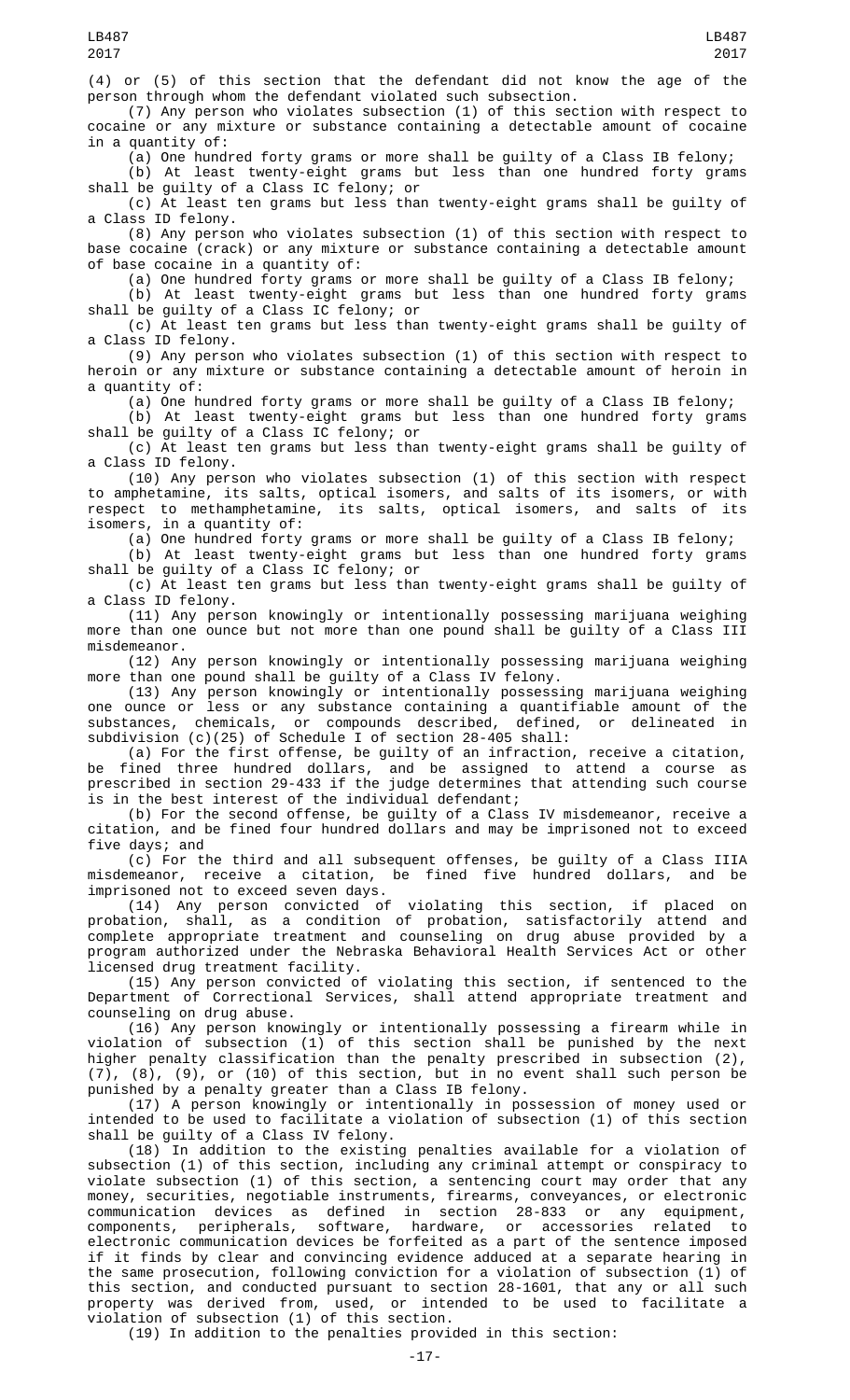(i) For the first offense, the court may, as a part of the judgment of conviction or adjudication, (A) impound any such licenses or permits for thirty days and (B) require such person to attend a drug education class;

(ii) For a second offense, the court may, as a part of the judgment of conviction or adjudication, (A) impound any such licenses or permits for ninety days and (B) require such person to complete no fewer than twenty and no more than forty hours of community service and to attend a drug education class; and

(iii) For a third or subsequent offense, the court may, as a part of the judgment of conviction or adjudication, (A) impound any such licenses or permits for twelve months and (B) require such person to complete no fewer than sixty hours of community service, to attend a drug education class, and to submit to a drug assessment by a licensed alcohol and drug counselor; and

(b) If the person convicted or adjudicated of violating this section is eighteen years of age or younger and does not have a permit or license issued under the Motor Vehicle Operator's License Act:

(i) For the first offense, the court may, as part of the judgment of conviction or adjudication, (A) prohibit such person from obtaining any permit or any license pursuant to the act for which such person would otherwise be eligible until thirty days after the date of such order and (B) require such person to attend a drug education class;

(ii) For a second offense, the court may, as part of the judgment of conviction or adjudication, (A) prohibit such person from obtaining any permit or any license pursuant to the act for which such person would otherwise be eligible until ninety days after the date of such order and (B) require such person to complete no fewer than twenty hours and no more than forty hours of community service and to attend a drug education class; and

(iii) For a third or subsequent offense, the court may, as part of the judgment of conviction or adjudication, (A) prohibit such person from obtaining any permit or any license pursuant to the act for which such person would otherwise be eligible until twelve months after the date of such order and (B) require such person to complete no fewer than sixty hours of community service, to attend a drug education class, and to submit to a drug assessment by a licensed alcohol and drug counselor.

A copy of an abstract of the court's conviction or adjudication shall be transmitted to the Director of Motor Vehicles pursuant to sections 60-497.01 to 60-497.04 if a license or permit is impounded or a juvenile is prohibited from obtaining a license or permit under this subsection.

Sec. 7. Section 28-441, Reissue Revised Statutes of Nebraska, is amended to read:

28-441 (1) It shall be unlawful for any person to use, or to possess with intent to use, drug paraphernalia to manufacture, inject, ingest, inhale, or otherwise introduce into the human body a controlled substance in violation of sections 28-101, 28-431, and 28-439 to 28-444.

(2) Any person who violates this section shall be guilty of an infraction. (3) A person shall not be in violation of this section if section 8 of this act applies.

Sec. 8. (1) A person shall not be in violation of section 28-441 or subsection (3) of section 28-416 if:

(a) Such person made a good faith request for emergency medical assistance in response to a drug overdose of himself, herself, or another;

(b) Such person made a request for medical assistance as soon as the drug overdose was apparent;

(c) The evidence for the violation of section 28-441 or subsection (3) of section 28-416 was obtained as a result of the drug overdose and the request for medical assistance; and

(d) When emergency medical assistance was requested for the drug overdose of another person:

(i) Such requesting person remained on the scene until medical assistance or law enforcement personnel arrived; and

(ii) Such requesting person cooperated with medical assistance and law enforcement personnel.

(2) The exception from criminal liability provided in subsection (1) of this section applies to any person who makes a request for emergency medical assistance and complies with the requirements of subsection (1) of this section.

(3) A person shall not be in violation of section 28-441 or subsection (3) section 28-416 if such person was experiencing a drug overdose and the evidence for such violation was obtained as a result of the drug overdose and a request for medical assistance by another person made in compliance with subsection (1) of this section.

(4) A person shall not initiate or maintain an action against a peace officer or the state agency or political subdivision employing such officer based on the officer's compliance with subsections (1) through (3) of this section.

(5) Nothing in this section shall be interpreted to interfere with or prohibit the investigation, arrest, or prosecution of any person for, or affect the admissibility or use of evidence in, cases involving:

(a) Drug-induced homicide;

(b) Except as provided in subsections (1) through (3) of this section, violations of section 28-441 or subsection (3) of section 28-416; or